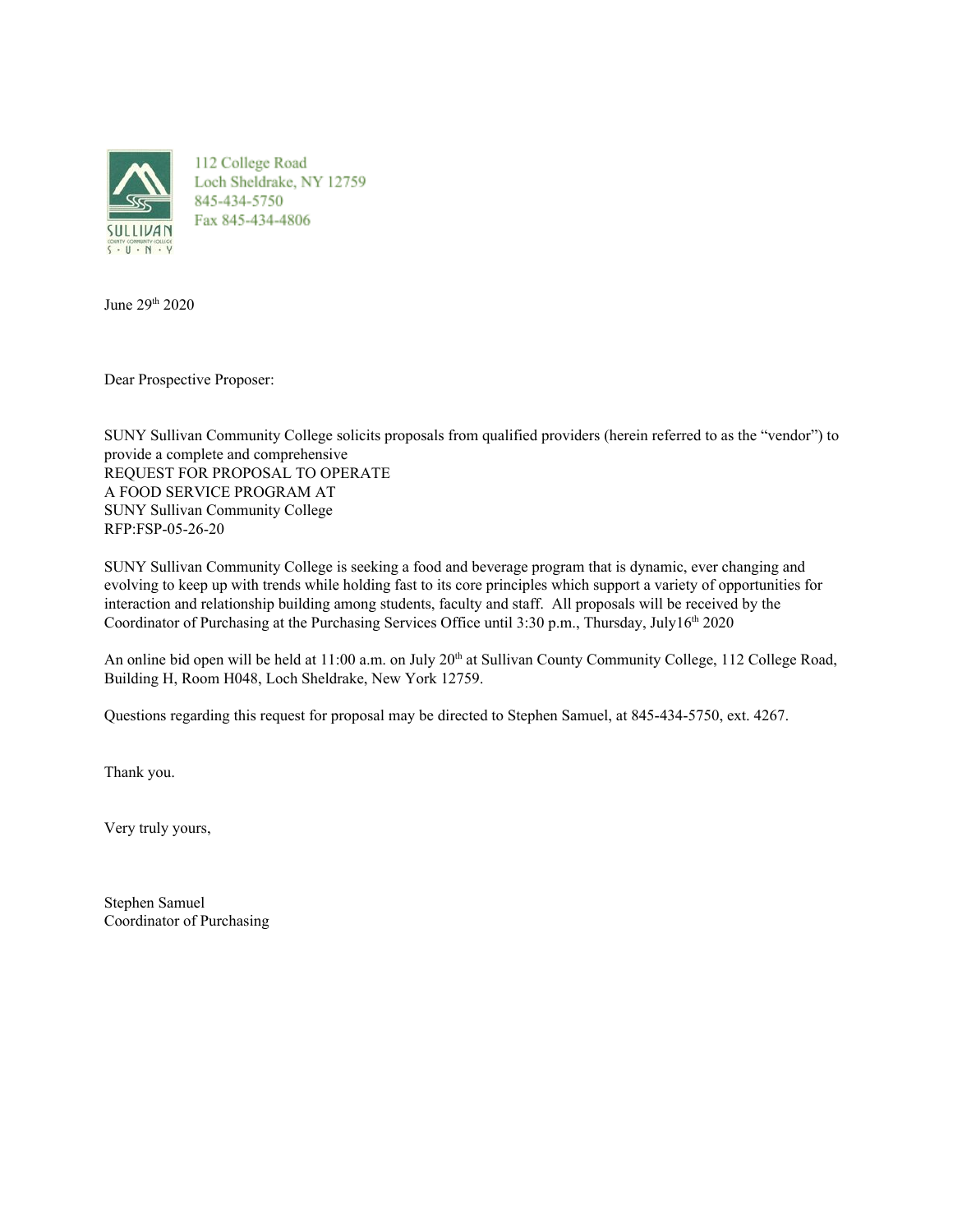#### LEGAL NOTICE

#### SULLIVAN COUNTY COMMUNITY COLLEGE

Requests for proposals for the following will be received by the office of Purchasing of Sullivan County Community College, 112 College Road, Loch Sheldrake, NY 12759 (845) 434-5750, extension 4267 until 3:30 p.m., Thursday, Date July 16<sup>th</sup> 2020

REQUEST FOR PROPOSAL TO OPERATE A FOOD SERVICE PROGRAM AT SUNY Sullivan Community College RFP:FSP-05-26-20

Information regarding these BIDS may be obtained from the Purchasing Services Office at the above address or online at http://www.sunysullivan.edu/purchasing/. All bids are subject to terms and conditions therein set forth.

> Stephen Samuel Coordinator of Purchasing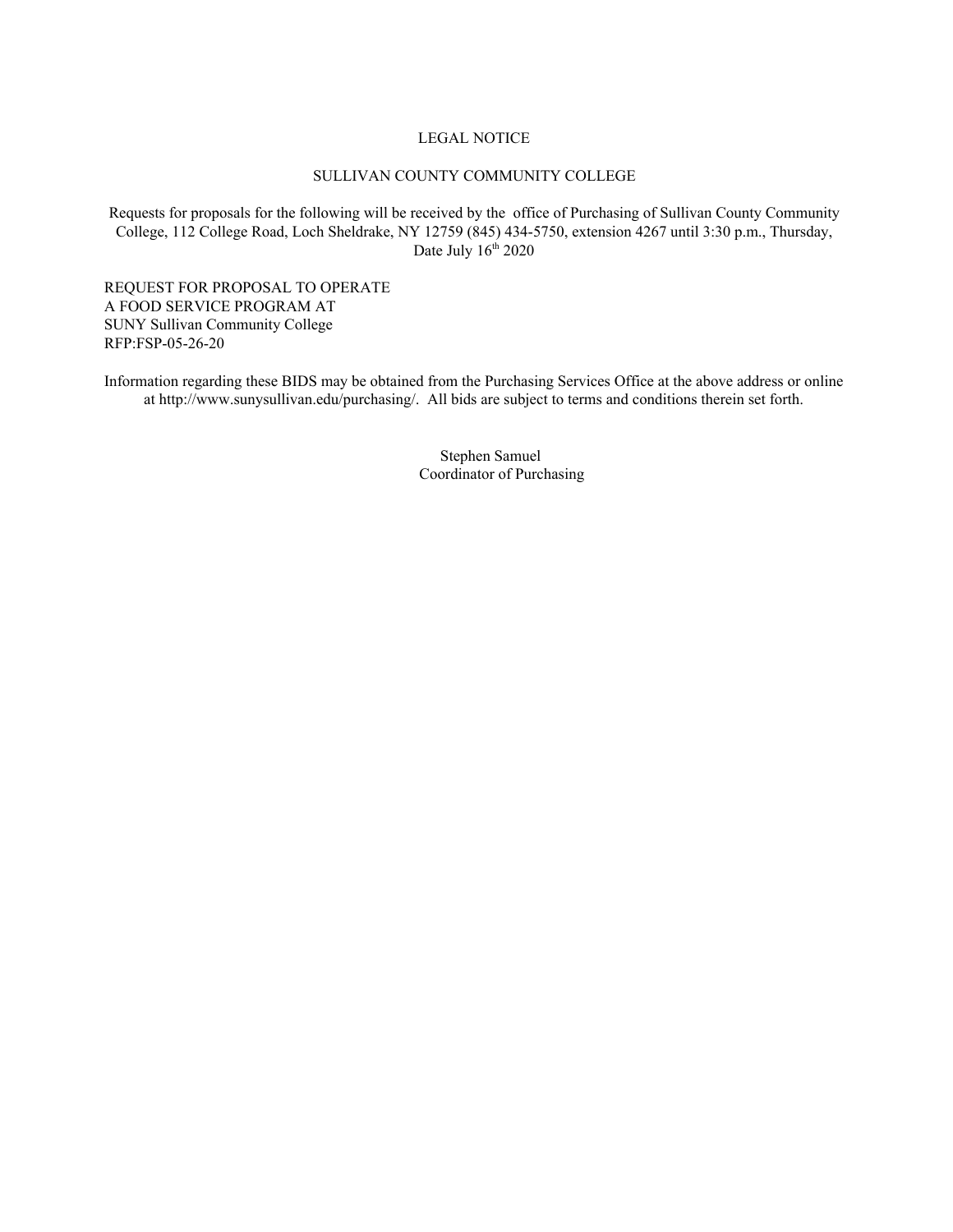# **REQUEST FOR PROPOSAL TO OPERATE**

# **A FOOD SERVICE PROGRAM AT**

**SUNY Sullivan Community College**

**RFP:FSP-05-26-20**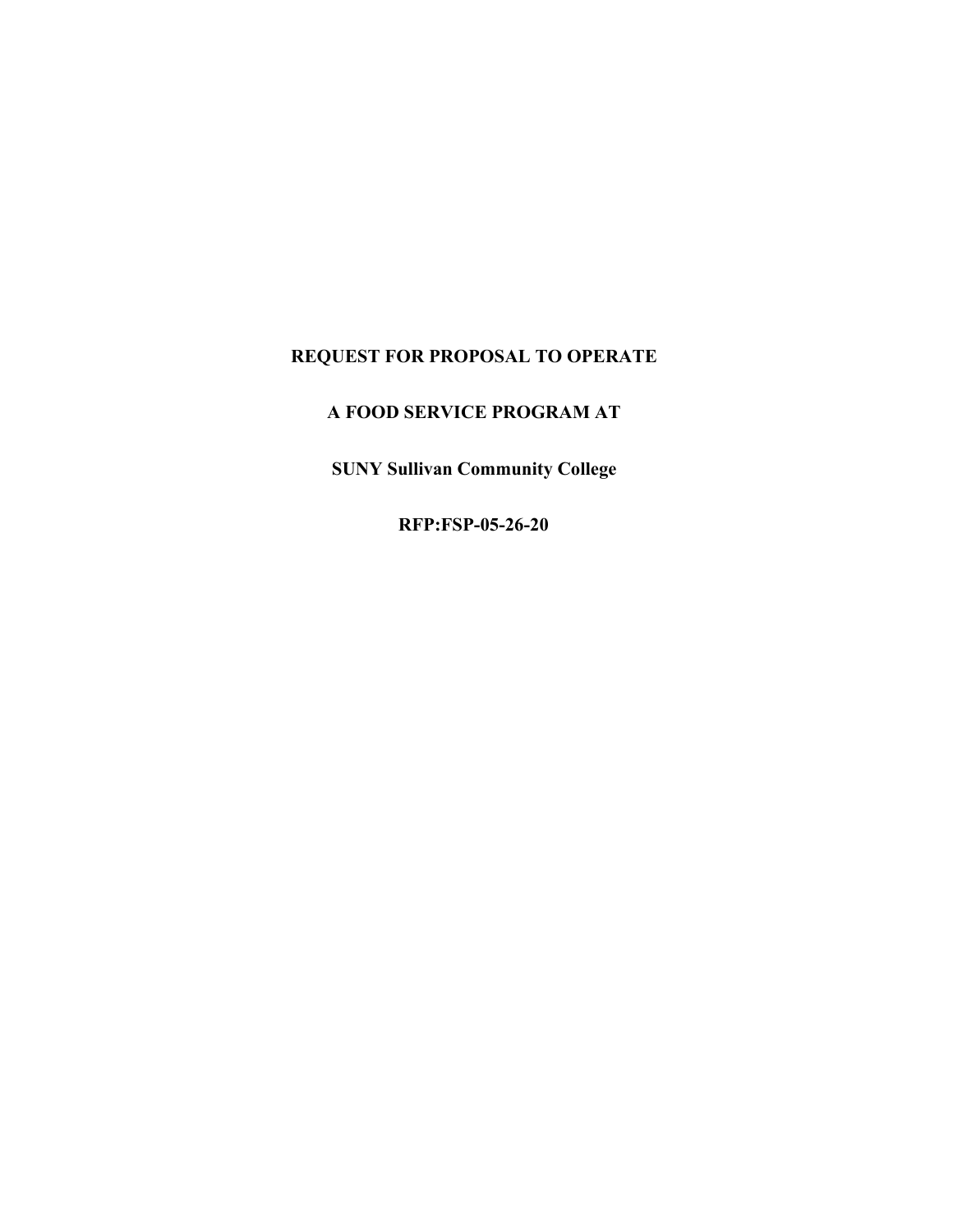# **TABLE OF CONTENTS**

#### **Part I: GENERAL INFORMATION**

- A. Invitation
- B. Background
- C. Standard Contract Clauses
- D. Affirmative Action Policy
- E. Gramm-Leach-Bliley Act
- F. Bid Confidentiality
- G. Sustainable Procurement
- H. Diesel Emissions Reduction Act of 2006
- I. Information Security Breach and Notification Act
- J. Iranian Divestment Act of 2012
- K. Indemnification
- L. Workers Compensation Insurance and Disability Benefits Coverage
- M. Liability
- N. Liability Insurance
- O. Additional Terms and/or Conditions
- P. College Association rights

## **Part II: GUIDELINES FOR PROPOSAL PREPARATION AND SUBMISSION**

- A. Proposal Submission Information
- B. Modification to the Proposal
- C. Evaluation of Proposal
- D. Procurement Table
- **Part III: DETAILED SPECIFICATIONS**
	- A. Contract Term and Extensions
	- B. Current Food and Beverage Service Summary
	- C. Program and Service Expectations
	- D. Expectation of the Management Team
	- E. Human Resources Expectations
	- F. Wellness and Nutritional Expectations
	- G. Marketing and Business Development Expectations
	- H. Sustainability Expectations
	- I. Food and Beverage Service Requirements

#### **Part IV: PROPOSAL FORMAT**

- A. Executive Summary
- B. Technical Proposal
- C. Management and Staffing Proposal
- D. Financial Proposal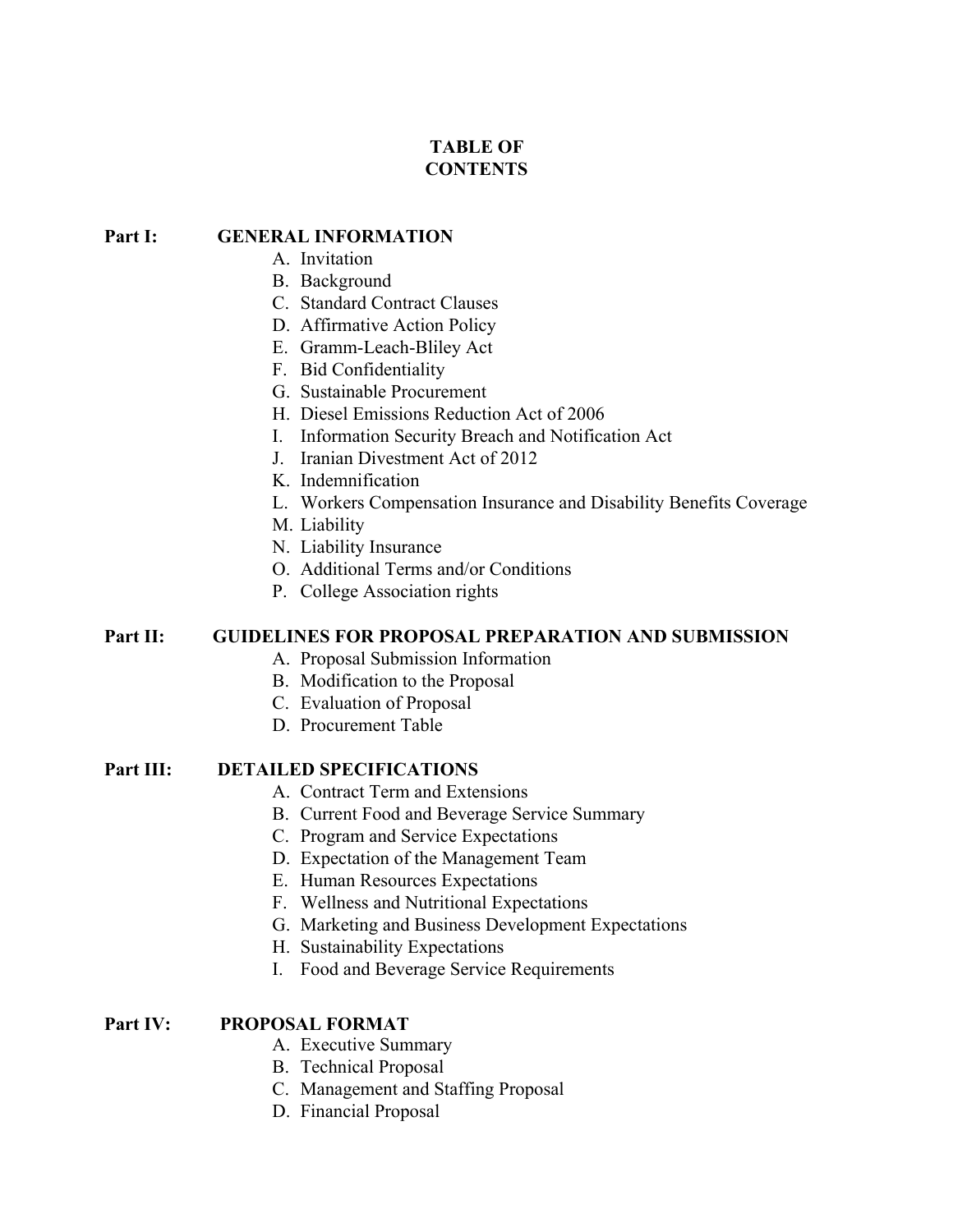# **Part I: GENERAL INFORMATION**

## A. Invitation

SUNY Sullivan Community College solicits proposals from qualified providers (herein referred to as the "vendor") to provide a complete and comprehensive Food and Beverage Services Program.

SUNY Sullivan Community College is seeking a food and beverage program that is dynamic, ever changing and evolving to keep up with trends while holding fast to its core principles which support a variety of opportunities for interaction and relationship building among students, faculty and staff. This model recognizes and ensures that the quality of the food and service is a critical priority encompassing a variety of choices, and conveniently offered to the campus community. This includes customer service, competitive price/value, and the ability of the vendor to replace and/or rotate food concepts in a timely and cost effective manner along with ensuring the program is kept fresh and up to date, reflects customer preferences including incorporating nutrition and healthy choices, allergen and lifestyle choices and operates with an emphasis on sustainable programs and eco-friendly initiatives.

SUNY Sullivan Community College partner must be committed to providing a high level of food service at a variety of attractive and appropriate facilities at multiple campus locations. Vendor shall provide the College with all food service management and personnel, technical support, training, food products, supplies, materials, systems, and effort necessary to operate the Food and Beverage Services Program at a level of quality that consistently exceeds Board's expectations.

## B. Background

## A. SUNY Sullivan Community College

SUNY Sullivan Community College is a component unit of the County of Sullivan, New York whose mission is to identify and provide appropriate goods and services.

## B. SUNY Sullivan Community College

Our rural, 405-acre campus is nestled in the scenic Catskill Mountains less than two hours from New York City and Albany. It features a series of nine interconnected buildings plus the Paul Gerry Fieldhouse. Our campus buildings, including the Seelig Theatre located in the center of the complex, were designed by architectural firm Edward Durell Stone & Associates. Stone was famous for his work on the Museum of Modern Art and Radio City Music Hall in New York City, as well as the John F. Kennedy Center for the Performing Arts in Washington, D.C., among other public buildings and spaces. The Lazarus I. Levine Residence Hall and the EcoGreen Townhouses, both located just steps from campus, provide housing for nearly 300 students.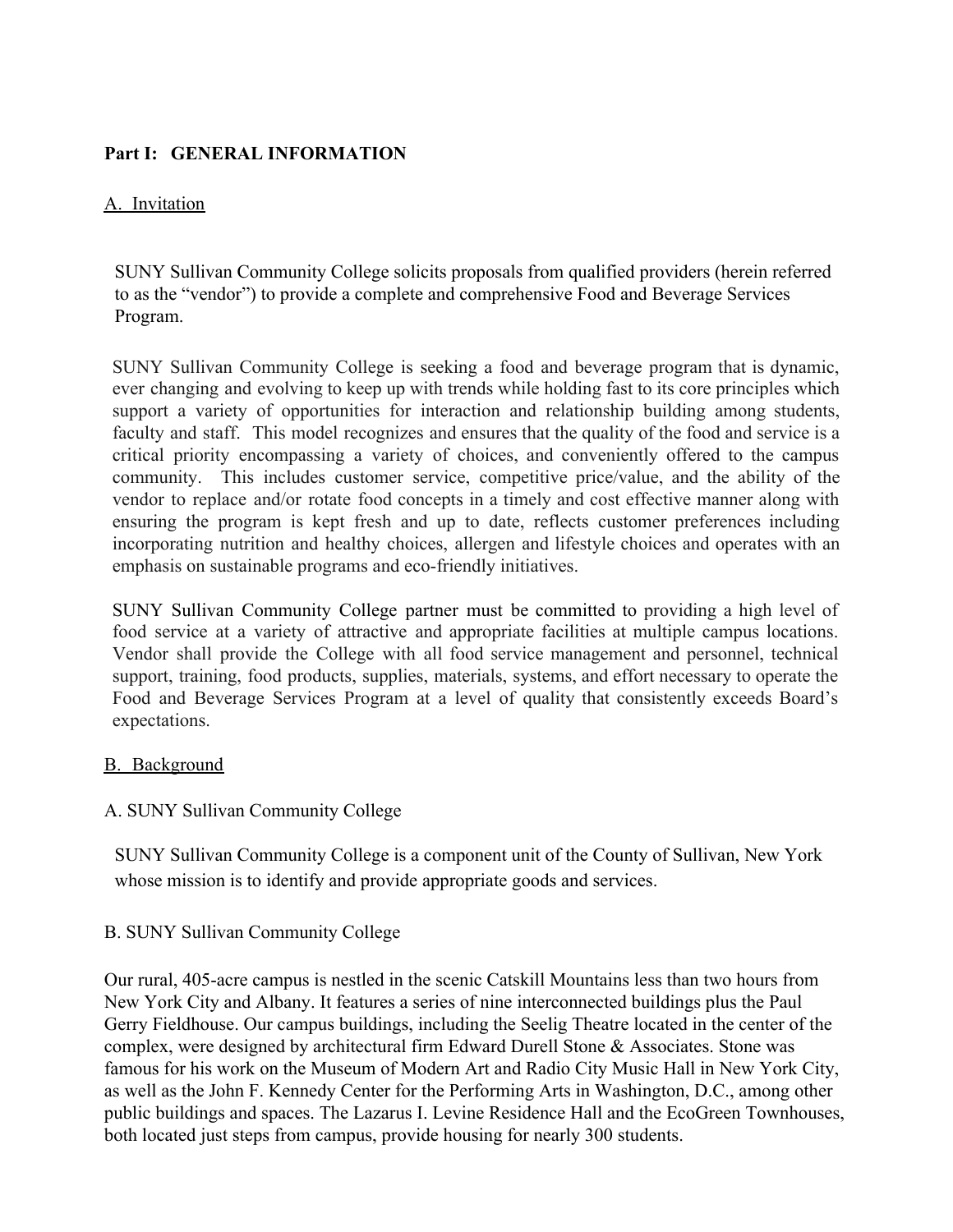There were 1,647 students (930 full-time and 717 part-time) enrolled at the college, representing a demographically diverse group of individuals. In addition, 71 percent of these students are residents of Sullivan County. SUNY Sullivan is also a 100% tobacco free campus.

#### C. Standard Contract Clauses

Any contract resulting from this RFP shall include a Standard Contract Clauses and Affirmative Action Clauses), the provisions of which shall take precedence over any provision in the RFP.

#### D. Affirmative Action Policy

New York State Executive Order No. 6, regarding equal employment opportunities states:

*It is the policy of the State of New York that equal opportunity be assured in the State's personnel system and affirmative action provided in its administration in accordance with the requirement of the State's Human Rights Law and the mandate of Title VII of the Federal Civil Rights Act, as amended. Accordingly, it is the responsibility of the State's Department of Civil Service to enforce the State's policy of ensuring full and equal opportunity for minorities, women, disabled persons and Vietnam era veteran's at all occupational levels of state government.*

In keeping with this policy, SUNY Sullivan, mandate compliance internally and for all organizations with which it conducts business. The determination of contract award will include a review of evidence supplied by each offer regarding compliance with the State's Affirmative Action policy. Accordingly, a vendor's bid must include its organization's affirmative action policy, and agree that all presentations and materials will be free from racial, religious, or sexual bias.

#### E. Gramm-Leach-Bliley Act

In performing this contract vendor will receive, maintain process or otherwise will have access to confidential information on students and/or customers of SUNY Sullivan Community College. Pursuant to the Gramm-Leach-Bliley Act (P.L. 106-102) and the Federal Trade Commission's Safeguards Rule (16 CFR Part 314.2), vendor must implement and maintain a written Information Security Program in order to protect such customer information. Customer information is defined in relevant part under the Safeguards Rule as "any record containing nonpublic personal information as defined in 16 CFR §313(n)" (the FTC's Privacy Rule) "about a customer of a financial institution, whether in paper, electronic or other form" (16 CFR §314.2).

#### F. Bid Confidentiality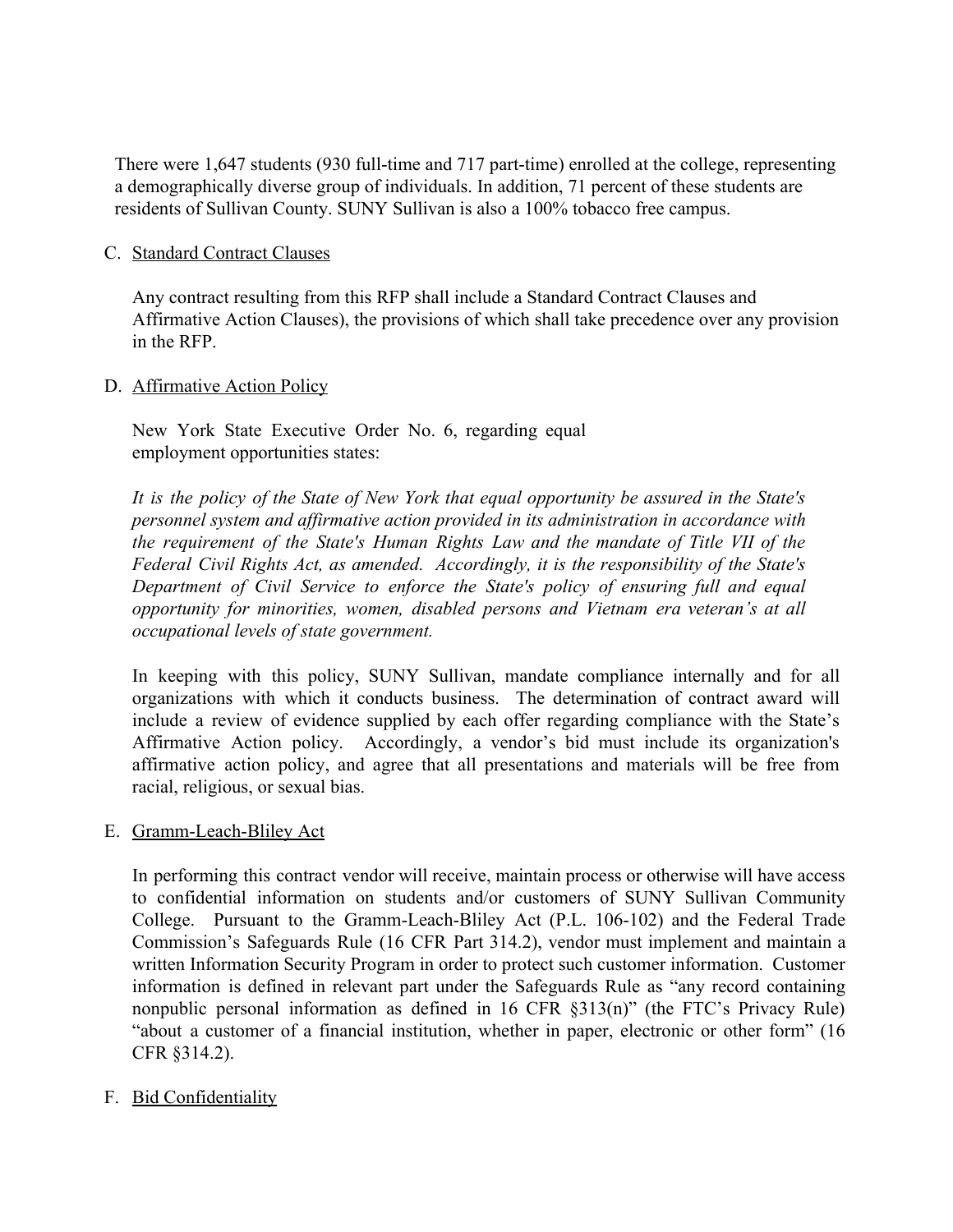All Bids submitted for SUNY Sullivan Community College consideration will be held in confidence. However, the resulting contract is subject to the New York State Freedom of Information Law (FOIL). Therefore, if a vendor believes that any information in its Bid constitutes a trade secret or should otherwise be treated as confidential and wishes such information not to be disclosed if requested, pursuant to FOIL, (Article 6 of the Public Officers' Law), the vendor shall specifically identifying the page number(s), line(s) or other appropriate designation(s) containing such information, explaining in detail why such information is a trade secret and formally requesting that such information be kept confidential.

Failure by vendor to identify trade secrets will constitute a waiver by the vendor of any rights it may have under Section 89(5) of the Public Officers' Law relating to protection of trade secrets. The proprietary nature of the information designated confidential by the vendor may be subject to disclosure if ordered by a court of competent jurisdiction. A request that an entire Bid be kept confidential is not advisable since a Bid cannot reasonably consist of all data subject to FOIL proprietary status.

#### G. Sustainable Procurement

It is expected that vendor will support the purchase of products that will minimize any negative environmental impacts of the contract. In order to facilitate a healthy market in sustainable products, all parties involved in the procurement and utilization of materials must engage in both waste recycling and the initial purchase of products containing recycled content. It is in the interest of public health, safety and welfare and the conservation of energy and natural resources to use and promote environmentally responsible products, including packaging and transportation products and methods.

#### H. Diesel Emissions Reduction Act of 2006 (the "Act")

The vendor certifies and warrants that all heavy duty vehicles, as defined in New York State Environmental Conservation Law (ECL) section 19-0323, to be used by the vendor, its Agents or Subcontractors under this Contract, will comply with the specifications and provisions of ECL section 19-0323 and any regulations promulgated pursuant thereto, which requires the use of Best Available Retrofit Technology ("BART") and Ultra Low Sulfur Fuel ("ULSD"), unless specifically waived by DEC. Qualification for a waiver under this law will be the responsibility of the vendor.

I. Information Security Breach and Notification Act

Vendor shall comply with the provision of the New York State Information Security Breach and Notification Act (General

Business Law Section 899-aa and State Technology Law, Section 208). Vendor shall be liable for the costs associated with such breach if caused by vendor's negligent or willful acts or omissions, or the negligent or willful acts or omissions of vendor's agents, officers, employees or subcontractors.

J. Iranian Divestment Act of 2012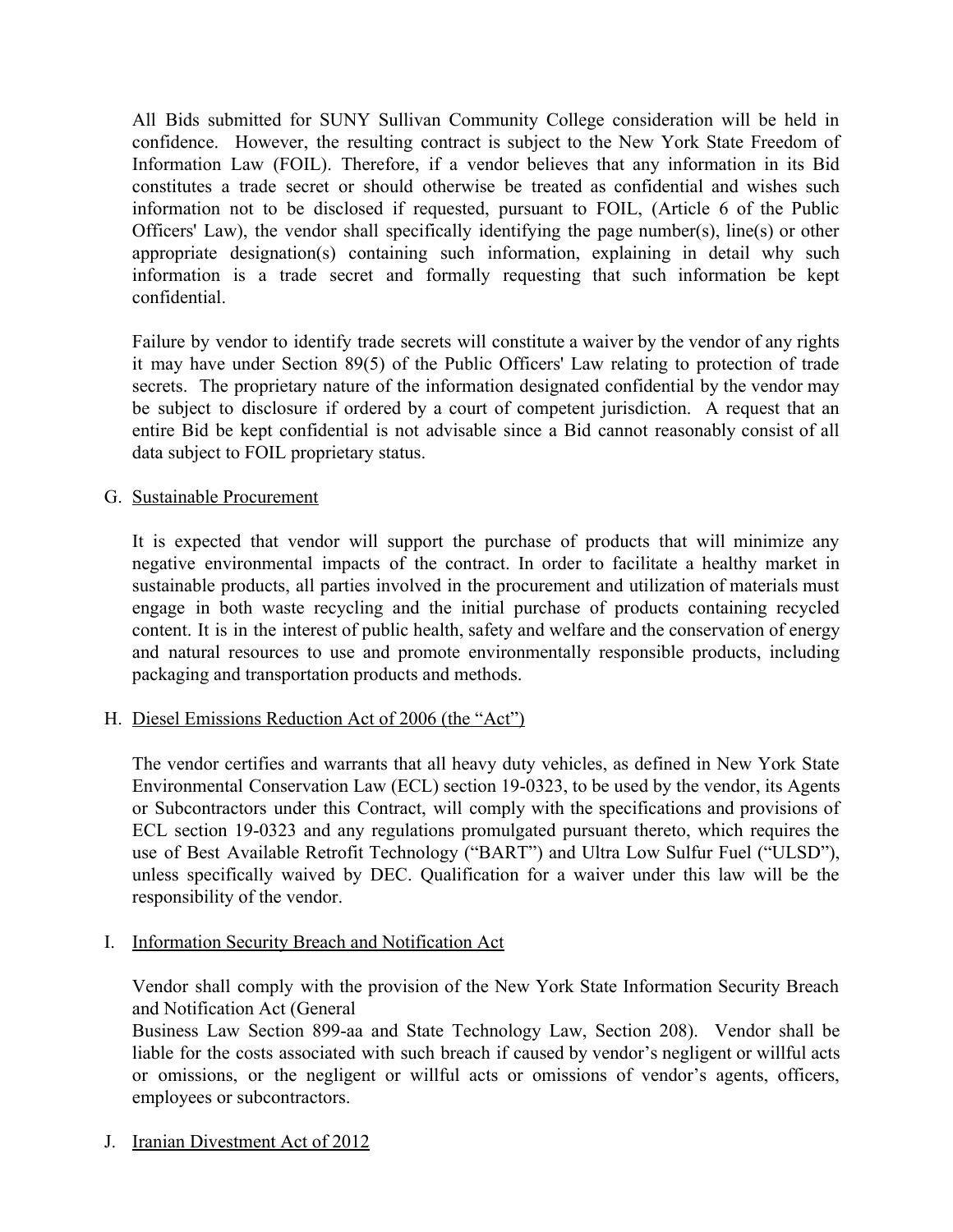As a result of the Iran Divestment Act of 2012 (Act), Chapter 1 of the 2012 Laws of New York, a new provision has been added to the State Finance Law (SFL),  $\S$  165-a, effective April 12, 2012. Under the Act, the Commissioner of the Office of General Services (OGS) is charged with developing a list (prohibited entities list) of "persons" who are engaged in "investment activities in Iran" (both are defined terms in the law). Pursuant to SFL  $\S$ 165-a(3)(b), the initial list is expected to be issued no later than 120 days after the Act's effective date, at which time it will be posted on the OGS website.

The successful Bidder (or any assignee) certifies that once the prohibited entities list is posted on the OGS website, it will not utilize on the contract to be awarded pursuant to this RFP any subcontractor that is identified on the prohibited entities list.

Additionally, the successful Bidder agrees that after the list is posted on the OGS website, should it seek to renew the contract, it will be required to certify at the time the Contract is renewed or assigned that it or its assignee is not included on the prohibited entities list.

During the term of the contract to be awarded pursuant to this RFP, should SUNY Sullivan Community College receive information that the successful bidder is in violation of the above-referenced certification, SUNY Sullivan Community College will offer the successful bidder an opportunity to respond. If the successful bidder fails to demonstrate that it has ceased its engagement in the investment which is in violation of the Act within 90 days after the determination of such violation, then SUNY Sullivan Community College shall take such action as may be appropriate including, but not limited to, seeking compliance, recovering damages, or declaring the successful bidder to be in default.

SUNY Sullivan Community College reserves the right to reject any request for assignment for an entity that appears on the prohibited entities list prior to the award of a contract, and to pursue a responsibility review with respect to any entity that is awarded a contract and appears on the prohibited entities list after contract award.

#### K. Indemnification

The successful vendor shall hold harmless and indemnify SUNY Sullivan Community College, and the State University of New York, their officers and employees from and against any injury, damage, loss or liability to persons or property resulting from or arising out of (a) the agreement, and (b) the acts, omissions, liabilities, or obligations of the successful vendor, any affiliate, or any person or entity engaged by the successful vendor as an expert, consultant, independent contractor, subcontractor, employee or agent.

#### L. Workers Compensation Insurance and Disability Benefits Coverage

All employees in the hire of the successful vendor shall be adequately and properly covered by Workman's Compensation Insurance and Disability Benefits coverage in all work concerned in and about SUNY Sullivan Community College premises. Prior to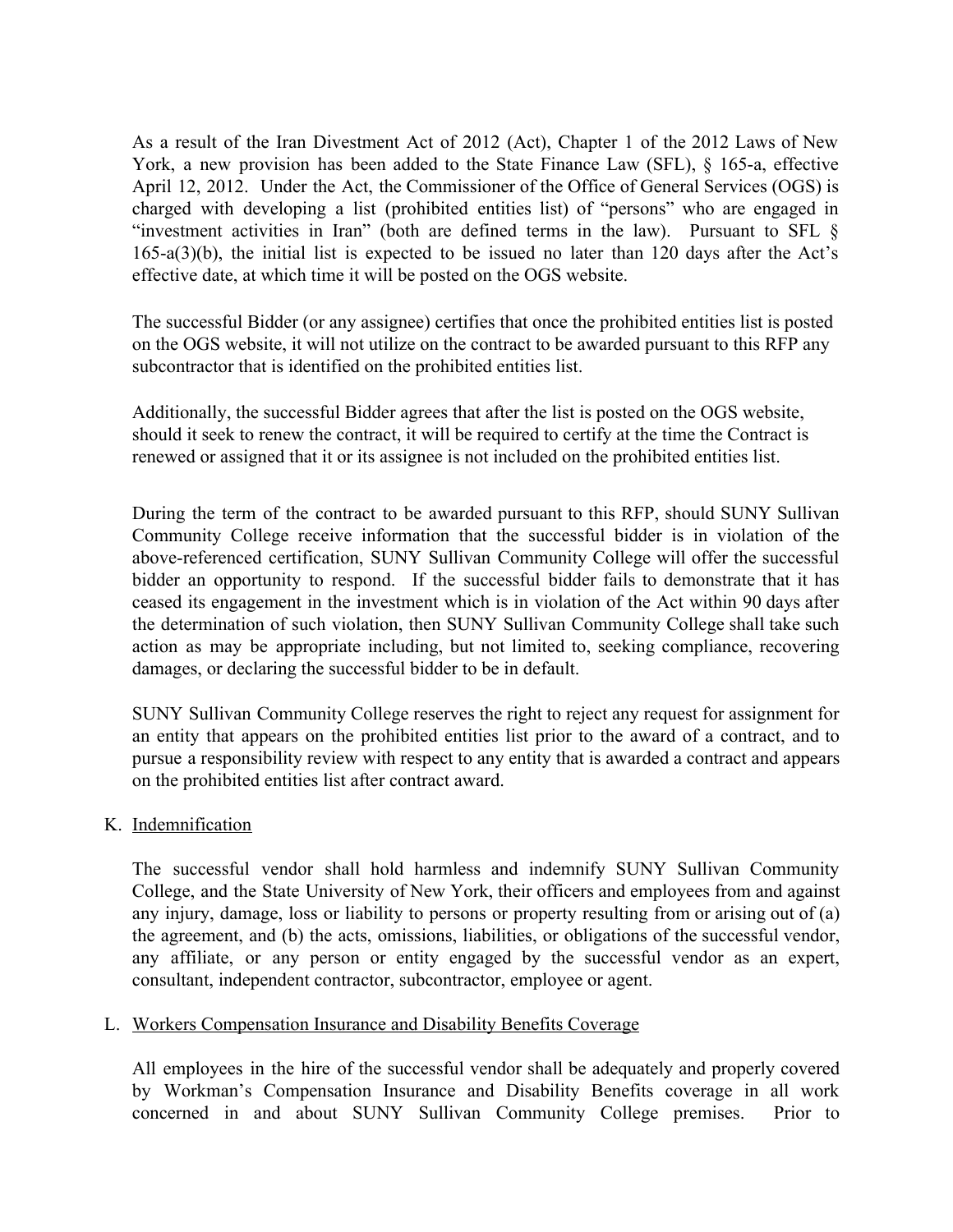commencement of work, proof of coverage of Worker's Compensation Insurance and Disability Benefits Coverage will be required to be submitted.

#### M. Liability

The successful vendor will be responsible for the work, direction and compensation of its employees, consultants, agents and contractors. Nothing in the resulting agreement or the performance thereof by the successful vendor will impose any liability or duty whatsoever on SUNY Sullivan Community College but not limited to, any liability for taxes, compensation, commissions, Worker's Compensation, disability benefits, Social Security, or other employee benefits for any person or entity.

#### N. Liability Insurance

Prior to the commencement of work, the successful vendor will provide, at its sole cost and expense, Certificates of Insurance which shall remain in force throughout the term of the agreement, or any extension thereof, from an insurance company authorized to do business in the State of New York.

Coverage shall include, at minimum:

- a. A bond, with penalty of not less than \$200,000, guaranteeing payment to the Association and College for theft of property or money.
- b. Commercial General Liability covering vendor's legal liability for bodily injuries and property damage shall be in the amount \$2,000,000 (combined single limit or equivalent)
- c. Professional liability shall be in the amount of \$1,000,000.
- d. Automobile Liability Insurance
- e. Appropriate Product Liability Insurance

Such policies shall name SUNY Sullivan Community College , and the STATE UNIVERSITY OF NEW YORK as additional insured on a primary and noncontributory basis. Such policy shall designate SUNY Sullivan Community College as the loss payee. The policy shall contain a provision that the Association, Inc. shall receive at least thirty (30) day notice prior to material change, cancellation, or expiration of any such policy. Each policy of insurance shall contain the following endorsement: "It is understood and agreed that the insurance company shall notify SUNY Sullivan Community College. in writing thirty days in advance of the effective date of any alterations in coverage or termination or cancellation of this policy."

The certificates of such insurance should be delivered to: SUNY Sullivan Community College *@ 112 College Rd Loch sheldrake NY 12759.* Vendor will be responsible to submit updated certificates throughout the duration of the contract term. When possible please send certificates electronically. Each Certificate must include the specific Contract number and the name of the Contract Officer. Vendor is required to obtain any permits, insurance, bonds, etc., normally required for his/her business and employees.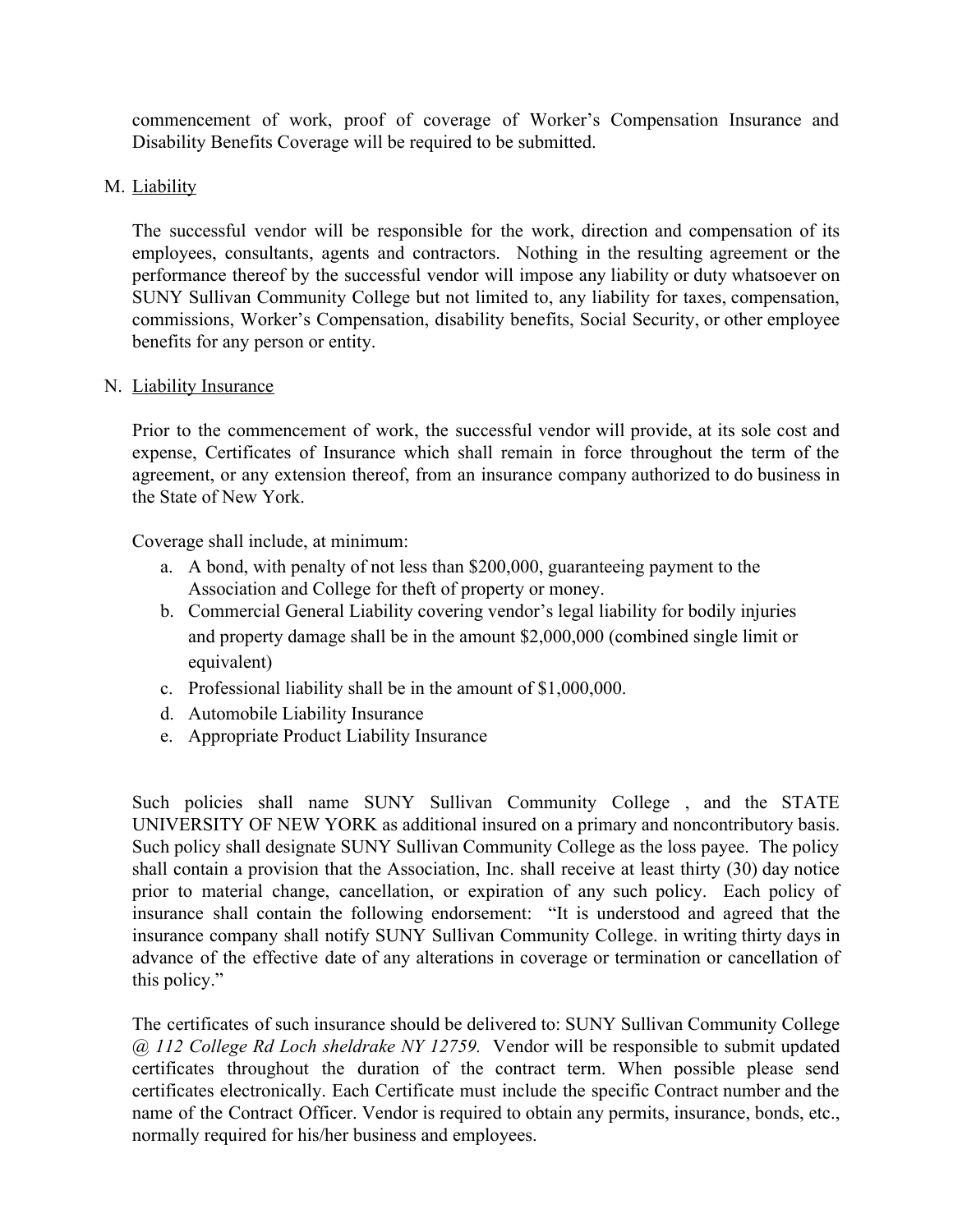The vendor shall require that any subcontractors hired, carry insurance with the same limits and provisions provided herein.

#### O. Additional Terms and/or Conditions

- a. The resulting agreement shall be binding upon its execution by both parties in writing. Such written consent will not be effective until signed by both parties.
- b. The agreement may be revised at any time upon the mutual consent of the parties in writing. Such written consent will not be effective until signed by both parties.
- c. The relationship of the successful vendor to the Association shall be that of independent prime contractor.
- d. Compliance with the post-employment restrictions of the Ethics in Government Act is required.
- e. The submission of a Bid constitutes a binding offer to perform and provide said services. Such binding offer shall be firm and not revocable for a period of 180 days after the deadline for Bid submission and will continue thereafter until the successful vendor notifies the Association otherwise, in writing. Such deadline may be further extended by mutual agreement.
- f. In the event successful vendor uses partners, subcontracts or subcontractors, the successful vendor will remain responsible for compliance with all specifications and performance of all obligations under the contract resulting from this RFP. For the resulting agreement, the successful vendor will be the prime contractor.
- g. SUNY Sullivan Community College will not be liable for any costs associated with the preparation, transmittal, or presentation of any Bids or materials submitted in response to this RFP.
- h. All Bids and materials submitted in conjunction with Bids shall become the property of the Association for use as deemed appropriate, respecting all copyrights.
- i. SUNY Sullivan Community College will be the interpreter of all contract documents and make the final determination of the intent and meaning of all contract documents including the vendor's bid. SUNY Sullivan Community College shall be the determinant and make the final determination.
- j. This RFP and the resulting contract shall be governed by the Laws of the State of New York.
- k. Public announcements or news releases regarding this RFP or any subsequent award of a contract must not be made by any vendor without the prior written approval of SUNY Sullivan Community College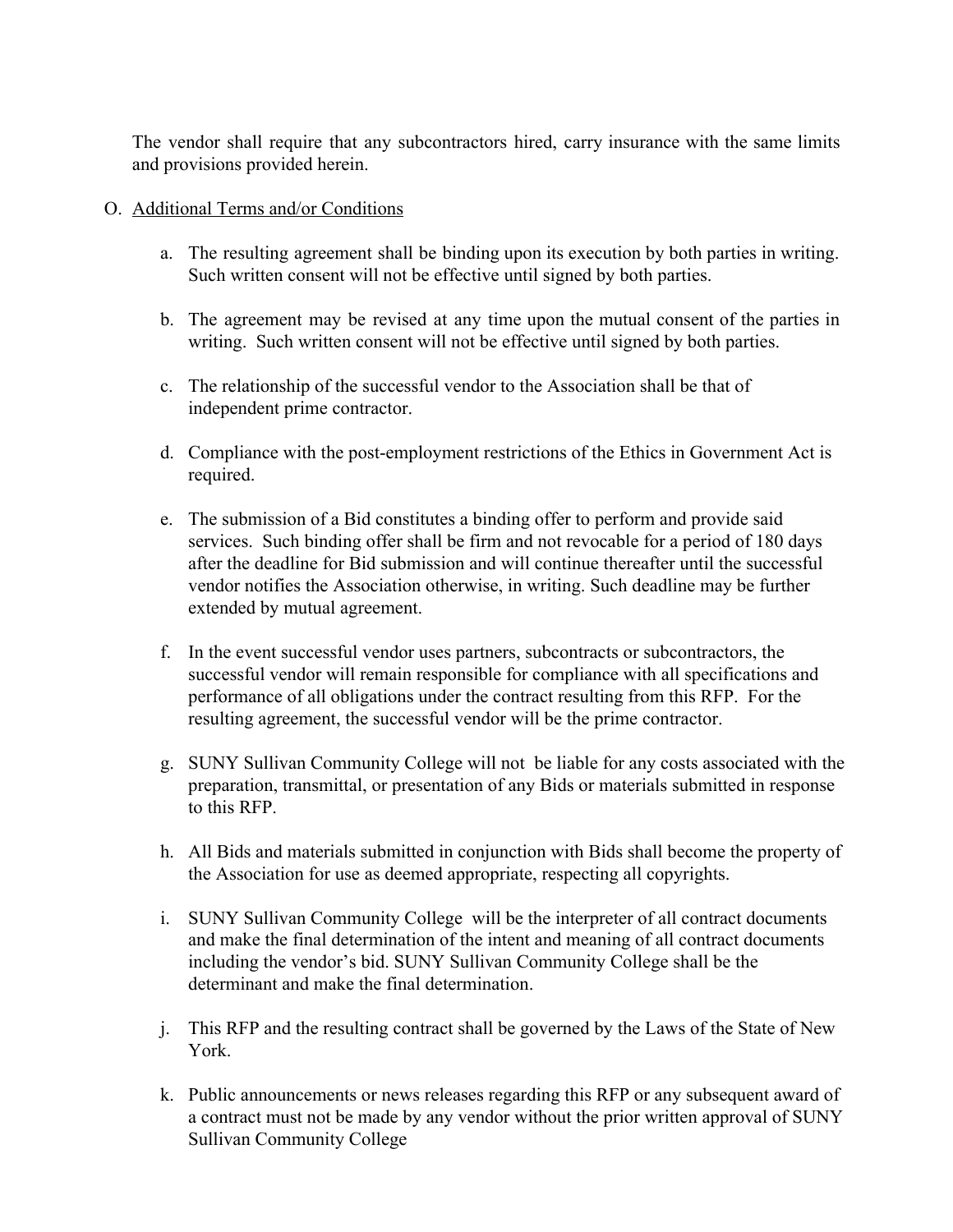- l. The successful vendor is responsible for compliance with all applicable rules and regulations pertaining to cities, towns, counties and State where the services are provided, and all other laws applicable to the performance of the resulting contract. The successful vendor shall provide all necessary safeguards for safety and protection as set forth by the United States Department of Labor and the Occupational Safety and Health Administration.
- m. Any firm or individual that participated in the development or preparation of this RFP is not eligible for award of the resulting contract.

#### P. SUNY Sullivan Community College has the right to:

- a. Reject any and all Bids received in response to this RFP in part or entirely.
- b. To terminate any resulting contract in the event it is found that the certification filed by the vendor in accordance with New York State Finance Law § 139-j and 139-k was intentionally false or intentionally incomplete. Upon such finding, SUNY Sullivan Community College may exercise its termination right by providing written notification to the vendor in accordance with the written notification terms of the contract.
- c. Request certified audited financial statements for the past two (2) completed fiscal years and/or other appropriate supplementation including, but not limited to, interim financial statements and credit reports.
- d. Request references and contact any or all references.
- e. Waive requirements or amend this RFP upon notification to all vendors. Mandatory requirements may be eliminated if unmet by all vendors.
- f. Adjust or correct cost or cost figures with the concurrence of the vendor if mathematical or typographical errors exist.
- g. Negotiate with vendors responding to this RFP within the requirements necessary to serve the best interests of the SUNY Sullivan Community College
- h. SUNY Sullivan Community College reserves the right to change any dates specified for the review and selection process.
- i. Begin contract negotiations with another vendor in order to serve the best interests of SUNY Sullivan Community College should be unsuccessful in negotiating a contract with the successful vendor within an acceptable time frame.
- j. Request clarifications from vendors for purposes of assuring a full understanding of responsiveness, and further to permit revisions from all vendors determined to be susceptible to being selected for contract award, prior to award.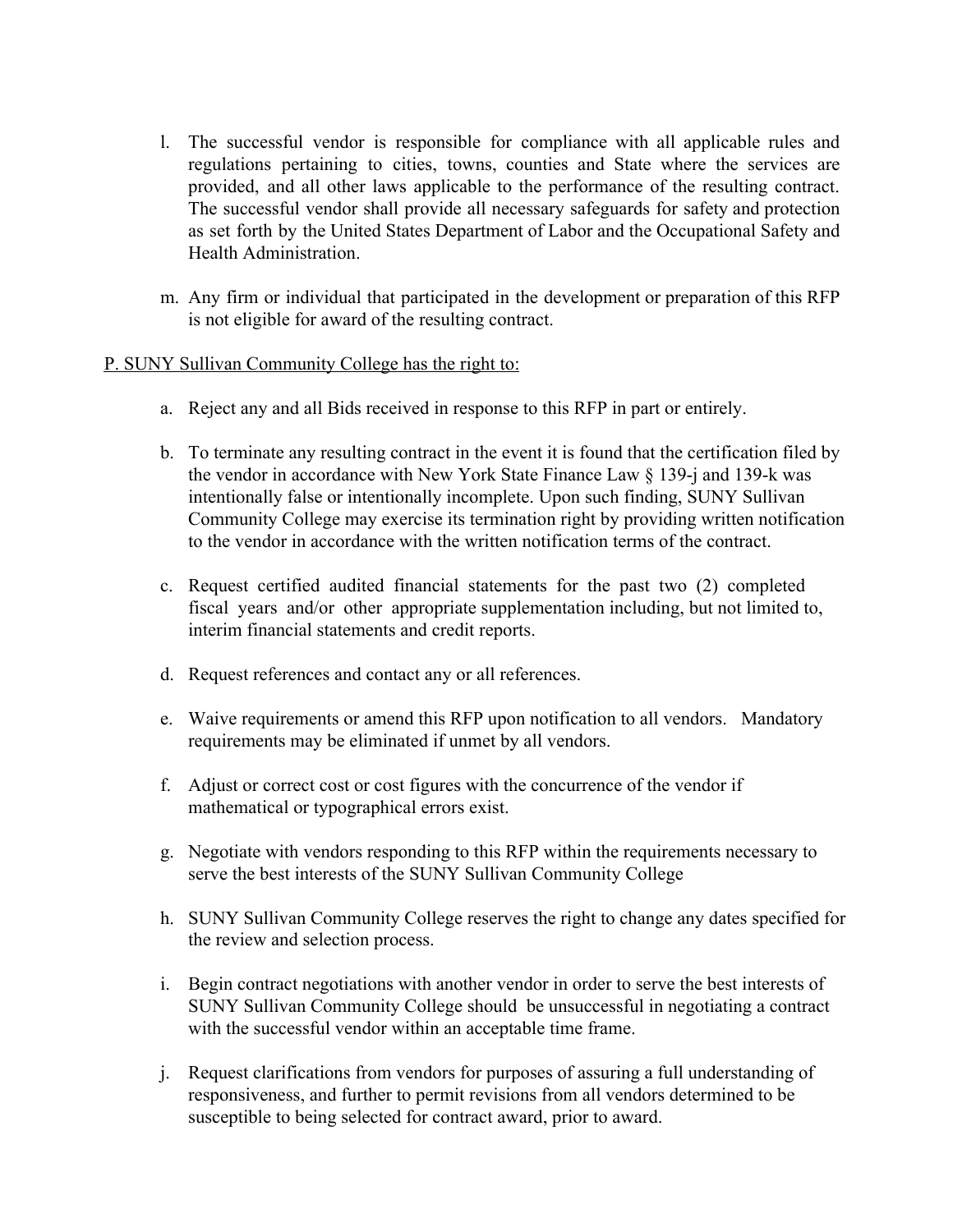- k. Termination without cause: Either party may terminate the resulting contract by giving ninety (90) days written notice to the other party.
- l. Waive minor irregularities.
- m. SUNY Sullivan Community College reserves the right to modify or amend the requirements of this RFP after its release. All vendors will receive written notification of any modifications to the requirements of this RFP. If any modifications make compliance with the original Procurement Timetable impractical, SUNY Sullivan Community College will adjust the timetable accordingly.
- n. Vendors who submit a Bid in response to the RFP may be required to give an oral presentation to representatives of SUNY Sullivan Community COllege.
- o. The successful vendor will be notified by the Association by telephone and confirmed by letter.
- p. By submitting a Bid, the vendor agrees that she/he will not make any claims for or have any right to damages because of any misinterpretation or misunderstanding of the specifications or because of any misinformation or lack of information.
- q. Vendors may be requested to provide evidence that the award of an Agreement will not result in a conflict of interest with regard either to other work performed by the vendor or to potential conflict of interest among vendor staff.
- r. Omissions, inaccuracy or misstatements may be sufficient cause for rejection of the **Bid.**

## **Part II: GUIDELINES FOR PROPOSAL PREPARATION AND SUBMISSION**

#### A. Proposal Submission Information

Proposals can be submitted by regular mail using the address stated below. Proposals must be submitted no later than  $\text{July } 16^{\text{th}} 2020$ 

Office of Purchasing Services Sullivan County Community College 112 College Road Loch Sheldrake, New York 12759 Attention Stephen Samuel Coordinator of Purchasing RFP:FSP-05-26-20 To receive consideration, proposals MUST: 1) Arrive no later than July 16th 2020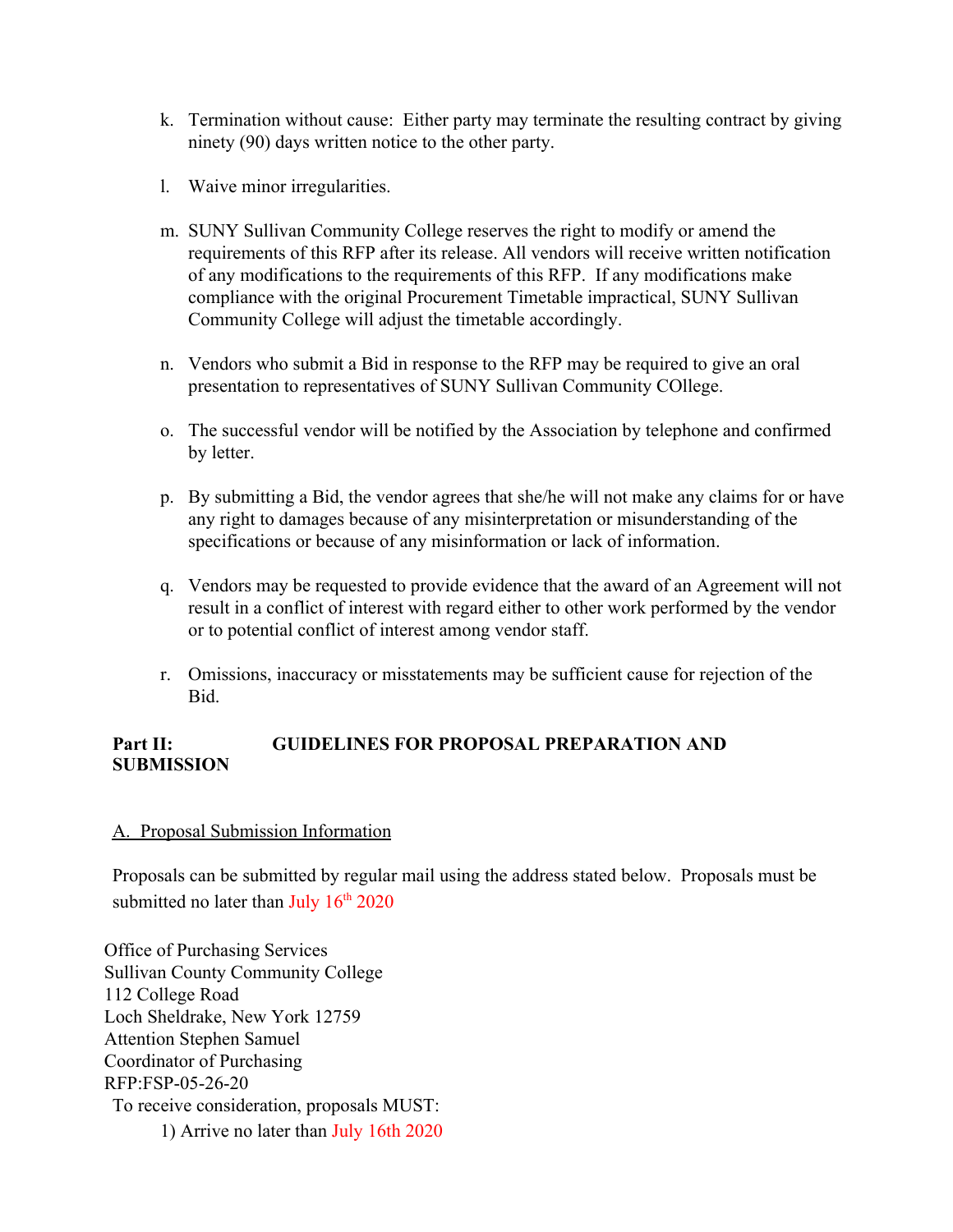- 2) Comply fully with the Request for Proposal including all requirements, specifications, terms, conditions, and provisions detailed in this RFP;
- 3) Be submitted with one (1) electronic and (3) hard copy mailed to the above address; and
- 4) Be signed in ink by an individual authorized to contract.

Proposals submitted after July 16th 2020 will not be considered.

SUNY Sullivan Community College reserves the right to reject any and all proposals, and will only award a contract to the vendor whose responses to the RFP best meet the needs and interests of the College.

## B. Modification to the Proposal

Written modifications be considered unless specifically requested by the Association.

## C. Evaluation of Proposals

The following criteria will be considered in the evaluation of proposals:

- Vendor's record of performance and service in higher education dining service operations;
- Vendor's conformance to the RFP's specifications, requirements, terms, conditions, and provisions;
- Vendor's overall vision (how well does the company understand the College);
- Executive summary elements;
- Technical elements;
- Management and staffing elements; and
- Financial elements.

SUNY Sullivan Community College will select a vendor based on the assessment of each proposal .. The contract will be awarded to the entity offering the most advantageous proposal as determined by SUNY Sullivan Community College. If a formal agreement cannot be reached with the selected vendor, SUNY Sullivan Community College reserves the right to offer the contract to the vendor deemed to have the second best proposal.

## D. Procurement Timetable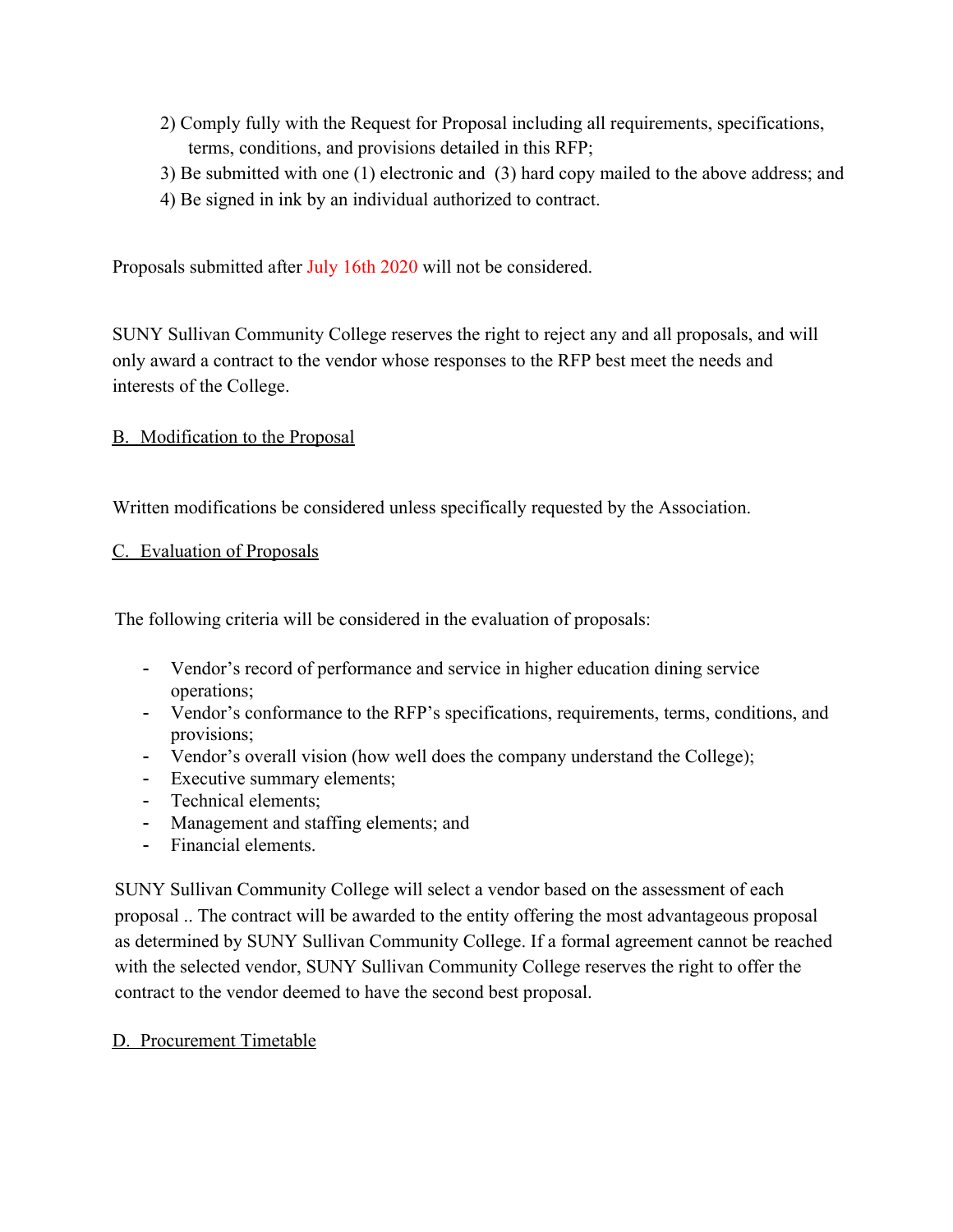## SUNY Sullivan Community College has established the

## following timeline for the RFP

| On campus facility inspection and tour                                                            | TRD              |
|---------------------------------------------------------------------------------------------------|------------------|
| Last day for receipt of written questions<br>(Please email questions to ssamuel@sunvsullivan.edu) | July 16th 2020   |
| Last day for receipt of Proposals<br>(Please provide one electronic and one 3 hard copy)          | July 16th 2020   |
|                                                                                                   |                  |
| Committee Approval                                                                                | To Be Determined |
| Board of Directors approval                                                                       | To Be Determined |
| <b>Award Notification</b>                                                                         | To Be Determined |
| <b>Finalization of Contract</b>                                                                   | To Be Determined |
| <b>Contract Begins</b>                                                                            | To Be Determined |

SUNY Sullivan Community College reserves the right to modify this schedule as necessary to meet the needs of the College.

# **PART III: DETAILED SPECIFICATIONS**

#### A. Contract Term and Extensions

The contract shall remain in effect for an initial five (5) year time period; unless terminated, canceled, or extended as otherwise provided herein. Upon mutual agreement, both parties can reserve the right to extend the period of any resultant contract for five (5) supplemental period of one (1) year. In the event of contract extension, the vendor will be required to provide complete and current submittals prior to each extension which will include a five (5) year 'Vision Plan'. Required submittals will include, but not necessarily be limited to, insurance certificates, financial statements, and resumes for new or replacement management and/or support staff.

## B. Current Food and Beverage Service Summary

- a. One (1) cafeteria
- b. Catering
- C. Program and Service Expectations
	- a. Vision and Objectives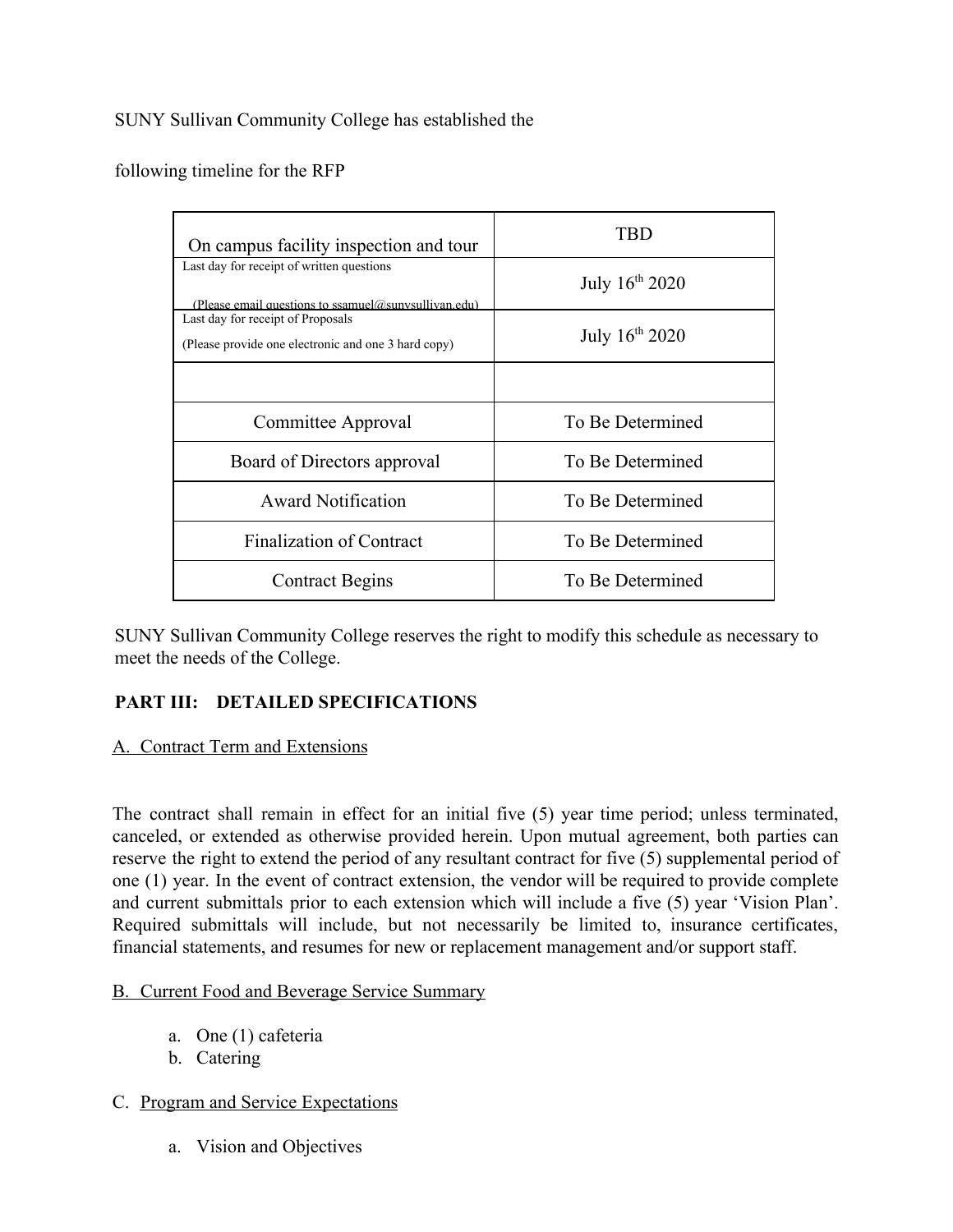The successful vendor will be the one whose proposal reflects the most creative and comprehensive understanding of the College's needs along with advantageous financial terms and can best accomplish the mission of the food and beverage service program by:

- Providing a professional food service management provider that is a leader in the field, offers a best practice approach to the Food and Beverage program, and views the College as an incubator for new programs, services, technology, and management strategies.
- Providing a variety of safe, high quality food and service at a good value.
- Contributing to a quality experience for all students and the College community including visitors by maintaining high levels of satisfaction through the use of continuous feedback mechanisms and timely response to the feedback received.
- Being fiscally responsible including the efficient use of energy and water and being a good steward of SUNY Sullivan Community College provided resources. Utilizing benchmarking and goal measurement to monitor progress.
- Contributing to the College's sense of community through a holistic approach, one that is marked by distinctive destinations that foster relationship building and engagement matched with convenience options that fit consumer lifestyles; culinary skill and expertise; world class customer service; innovative use of technology and social media; and collaborative programming throughout the academic calendar.
- Contributing to a sustainable and healthful lifestyle.
- Making a visible and measurable contribution to the sustainability goals of the College, include maintaining and expanding the use of local and regionally sourced food products and marketing of the same.
- Embracing local partnership and joining the College and local initiatives, as appropriate.
- Maintaining a strong emergency management and crisis response program.
- Limited facility renovations and some back of house upgrades.
- Understanding of the College environment.
- b. Programmatic Expectations
	- ●Excellent quality food with ingredients, recipes, and fresh preparation methods that support good nutrition and a healthy lifestyle.
	- An innovative portfolio of service concepts that provide:
		- Distinctive food and beverage destination;
		- Include a mix of national, regional, and locally owned brands that are popular with the campus community;
		- A thoughtful mix of service formats designed to satisfy a variety of consumer needs; and
		- Offers ordering, payment, delivery, and "to go" mechanisms that are responsive to consumer lifestyles.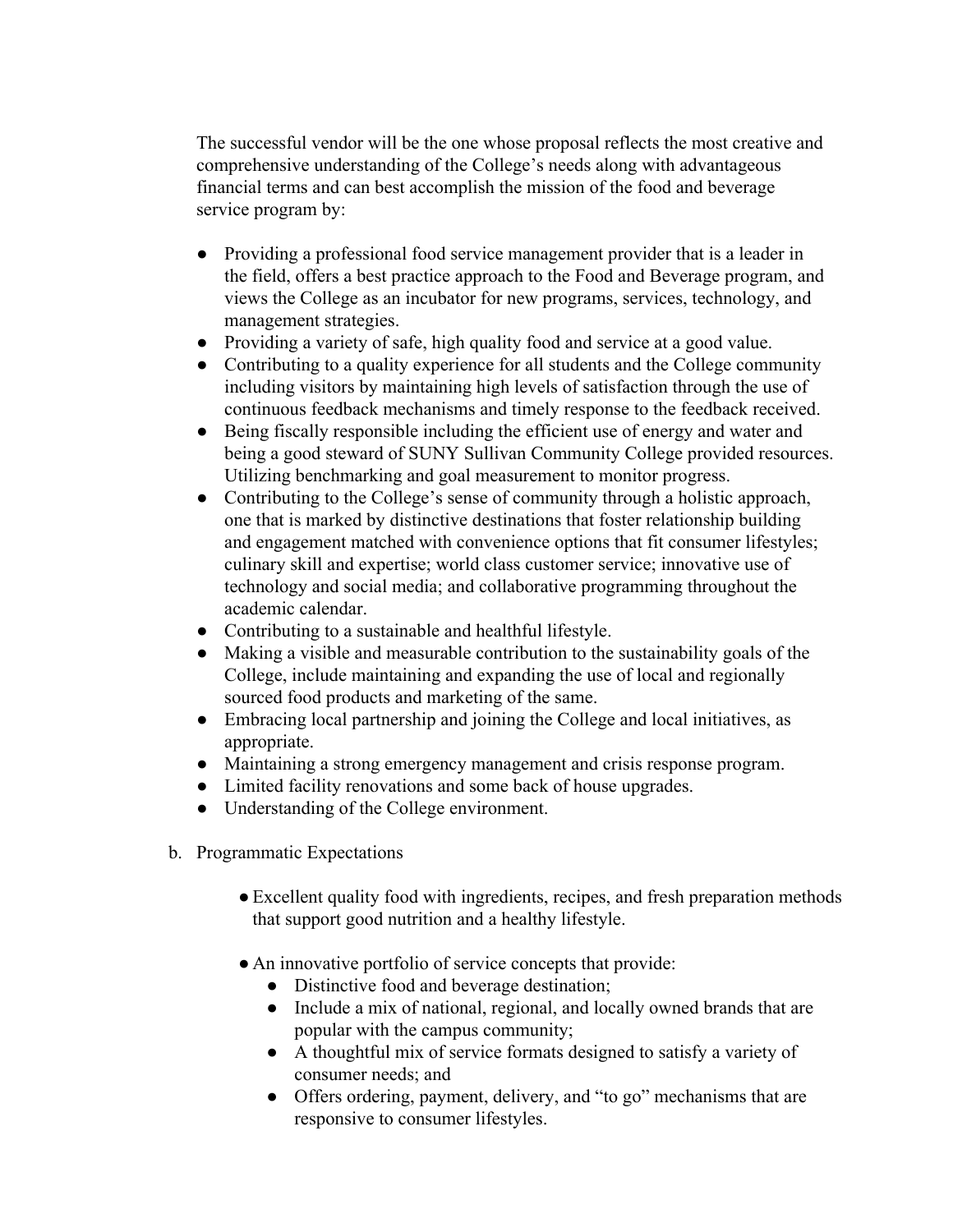- c. A diversity of food and beverage choices within operations and across the program:
	- Address the broad range of consumer preferences;
	- ●Include entrees and other offerings that address special needs; and
	- Offer a broad range of healthy choices.
- d. Hours of service that support student lifestyle needs across the campus community.
- e. Retail pricing to the consumer that is competitive with equivalent local and national branded food outlets.
- f. Catering program that offers:
	- ●Tiers of pricing, which are competitive with off-campus caterers, to the consumer;
	- A price tier designed to offer affordable pick-up menu for student groups;
	- ●Specially trained staff to work high-end events and develop a collaborative relationship with the consumer;
	- A variety of menu options that includes everything from everyday standard meals to customized menus, using as many locally sourced ingredients as possible; and
	- A commitment to provide outstanding food within a budget and an innovative presentation; and professional event planning assistance and leave behind information.
- g. Merchandising and food presentation that showcases the products and is attractive and appealing.
- h. An intentional and committed approach to staffing that results in:
	- Staffing levels that are matched to consumer demand so that service is fast and efficient; and
	- ●Friendly, courteous, knowledgeable, and professional employees that receive regular and comprehensive training in both technical and customer service skills.

## D. Expectations of the Management Team

.

a. An on-site management team that is the best in the field, and one that is exceptionally knowledgeable, experienced, competent and professional in managing all aspects of the College's Food and Beverage Service Program including experience in renovating existing facilities. The management team should be collaborative with SUNY Sullivan Community College its key members, and employees that would include a communication strategy which is proactive and accessible. The management team should convey a vision to its employees with regard to being passionate about meeting customer expectations and winning customer loyalty.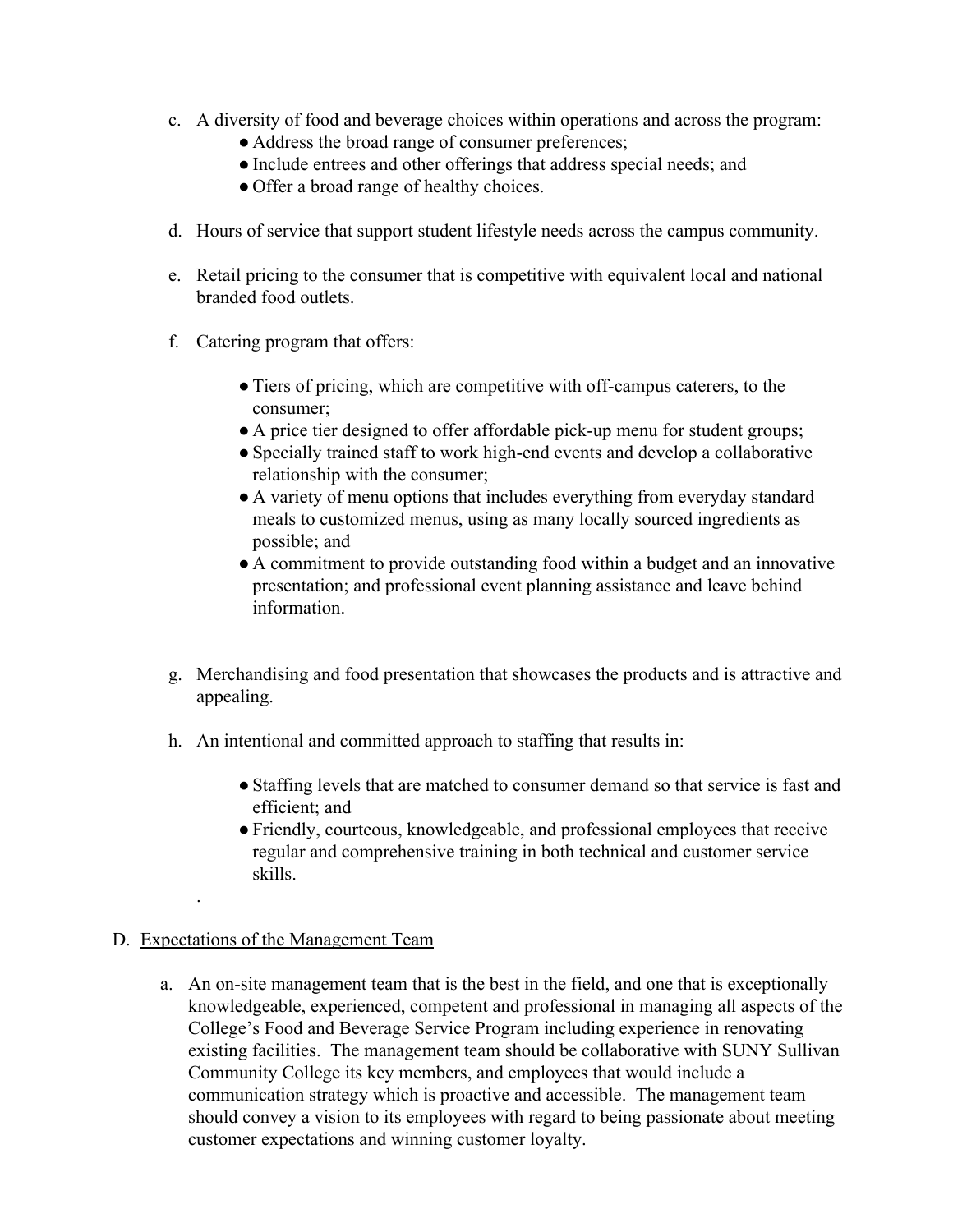- b. District and regional management support that is present, involved, and responsive which enables on-site management to be nimble and effective decision makers, who shall routinely review and inspect operations, fill staff vacancies, and consult with Association and College representatives on current and future Food and Beverage Service Programs.
- c. An on-site management structure that provides dedicated managerial and supervisory resources for each business segment in the program, as well as appropriate administrative and technology support.
- d. Equipment preventative maintenance programs that are ongoing and result in good stewardship of SUNY Sullivan Community College resources.
- e. Financial control strategies that ensure a financially efficient Food and Beverage Services Program with a high level of accountability and financial reporting to the SUNY Sullivan Community College.

## E. Human Resources Expectations

- a. Human resource practices that is industry leading and that support work place diversity and employee retention.
- b. A significant and ongoing focus on technical and service training for all employees and designed to maintain high standards across the program.
- c. Development and adherence to a continuous improvement and training philosophy founded on a comprehensive performance measurement program.

## F. Wellness and Nutritional Expectation

- a. Careful attention to product mix to ensure a wide selection of nutritionally healthy, and healthily prepared and portioned foods at all services locations, with results that are measurable.
- b. Provisions of comprehensive information that is easily accessed by the customer on the content of foods served including ingredient statements for food allergies and sensitivities, and nutritional information on the Dining Program website.
- c. Provision for nutritional and allergen laddering at the point of service for each menu item.
- d. An ongoing program of customer education on issues pertaining to nutritional health, weight management, and overall wellness.
- G. Marketing and Business Development Expectations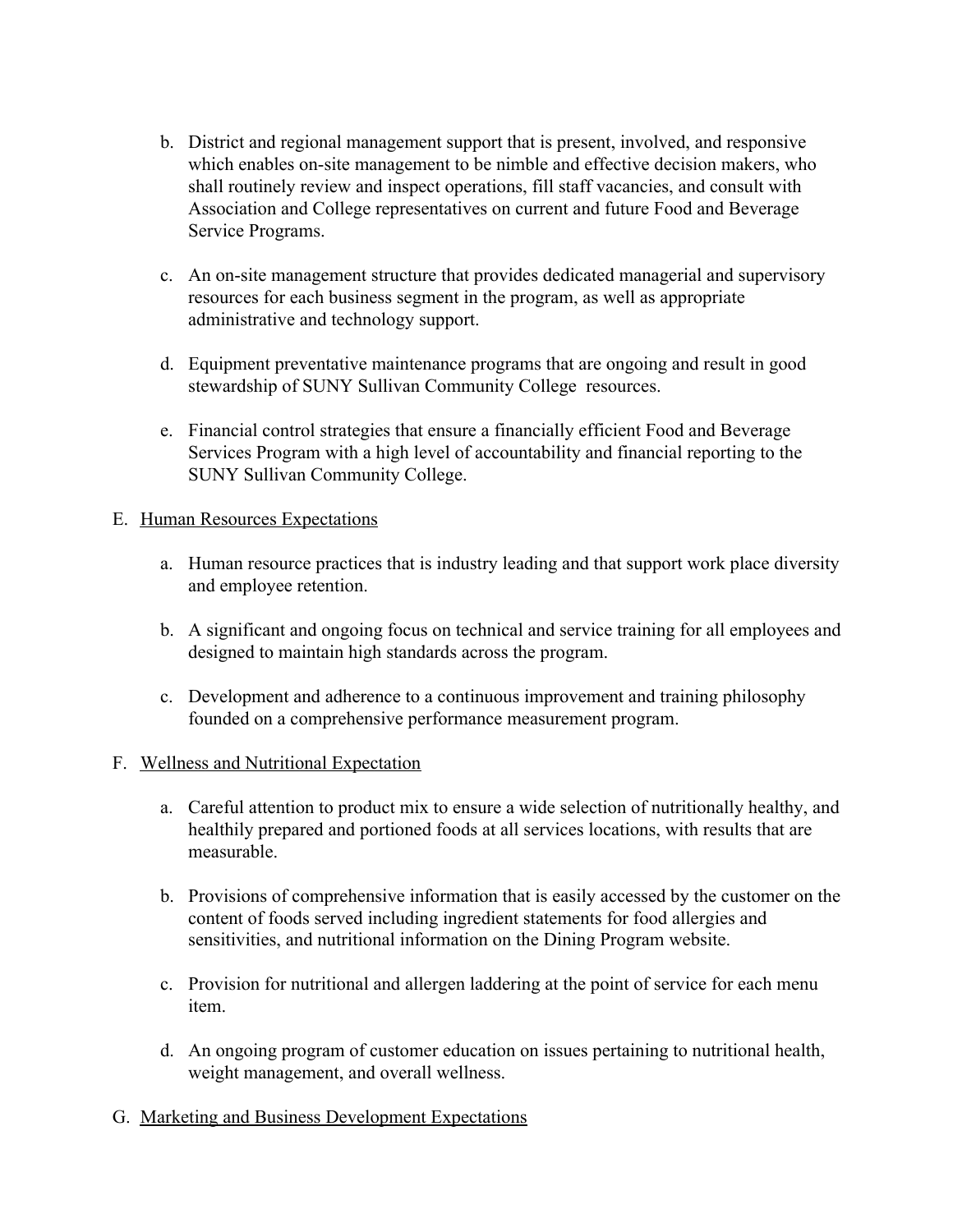- a. An ongoing commitment to pro-active marketing/communications and business development in the areas of mandatory meal plans sales, voluntary meal plan sales, retail sales, and catering sales that is collaborative and coordinated with the Association and College in articulating a seamless message which includes quantitative success measurement.
- b. Marketing programs that not only increase participation but also stress customer loyalty and drives business to desired locations.
- c. Annual marketing plans customized to the Association's and College's unique needs and target audience, including creative use appropriate to social media avenues.
- d. Proactive analysis of new business opportunities in coordination with the Association and College, including potential for service expansion and additions.

# H. Sustainability Expectations

- a. A commitment to recycling that, at a minimum, matches and evolves with existing recycling and sustainability programs.
- b. A commitment to track food waste daily and communicate the results to customers.
- c. A sustainability program designed to constantly evolve and minimally address the following areas:
	- Purchase and Transport of food Minimization of environmental impact through the effective use of ecologically sustainable growing techniques; emphasis on utilizing local and regionally sourced food products; energy efficient transportation from farm to campus.
	- Energy and Water Conservation Initiatives to ensure management, kitchen, and serving operations use resources efficiently through the effective deployment of resource-saving practices; staff trained to understand energy efficiency tactics and other sustainable preparation objectives.
	- Disposal Minimization of waste; or otherwise reducing the impact of food waste. Use of ecologically sensitive packaging; use of recycling and other efficient waste disposal mechanisms.
	- Innovation and Education Continuous evaluation and improvement of sustainability practices; innovation in sustainability; provision of education to employees about innovations and reasons for operational decisions on behalf of the SUNY Sullivan Community College.
	- Sustainable Design Incorporation of sustainable design principles in construction projects undertaken on behalf of SUNY Sullivan Community College.
	- $\bullet$  Sustainable Disposables Use of disposable products that are environmentally friendly in all aspects of the Food and Beverage Service Program.
- I. Food and Beverage Service Requirements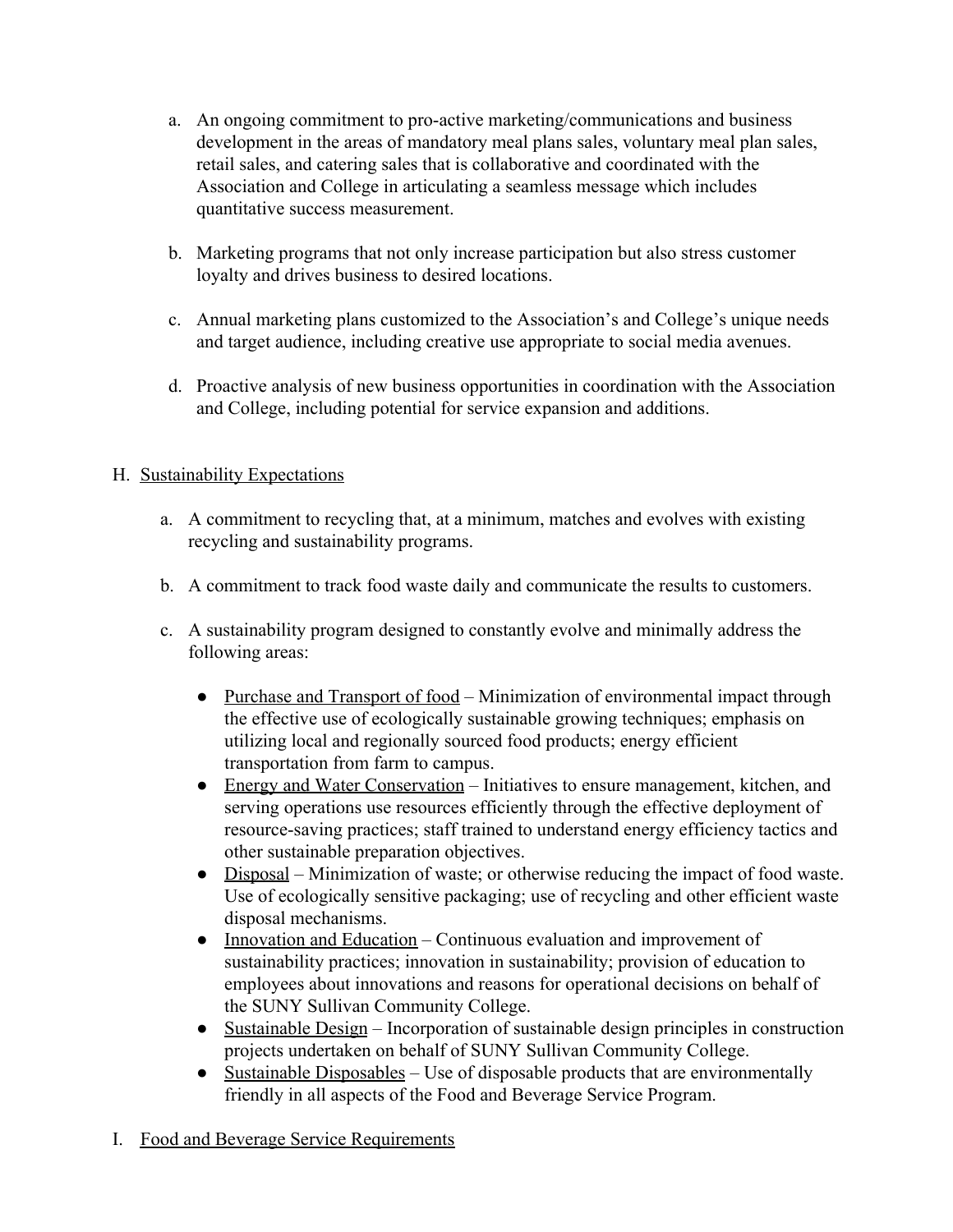Vendors are charged with providing a Food and Beverage Service Program that thrives with vitality as evidenced in facilities, which includes facility aesthetics, facility flow and function, and excellent customer service.

## **PART IV: PROPOSAL FORMAT**

The proposal must encompass and address all the expectations of the campus community as identified in Part III – Detailed Specifications of this RFP, as well as any provided Exhibits. So SUNY Sullivan Community College can systemically evaluate all proposals, please present your submittal in the following format. We recommend that you include concise but complete information about your company, emphasizing why you believe your company to be uniquely qualified to operate the contract for which you are proposing.

#### A. Executive Summary –

Provide an Executive Summary of your Technical Proposal. The Executive Summary should not only touch on all components of your Technical Proposal but also highlight those features that you believe best demonstrate the advantages of selecting your firm for the contract. The Executive Summary should clearly state your "vision" for the Food and Beverage Service Program and the steps you have proposed to reach that vision.

#### B. Technical Proposal –

a. Corporate Experience and Expertise

In order to evaluate the depth of your corporate expertise, provide key information about your corporate capabilities in the following areas. The narrative should include information on corporate-wide programs, performance standards and metrics, unique features, key initiatives and the corporate structures available.

- Background and Overview of the Company
- Provide a minimum of 2 additional current accounts similar in size and nature to the College's needs, to include:
	- o Client name;
	- **<u>o**</u> Client contact name, telephone number and email address;
	- **o** Description of service provided;
	- o Length of account tenure; and
	- o Revenue volume.
- Length of Corporate Expertise to support the account: (1 page each)
	- o Menu and Culinary development;
	- o Quality control of food and services;
	- o Marketing;
	- o Wellness;
	- o Sustainability;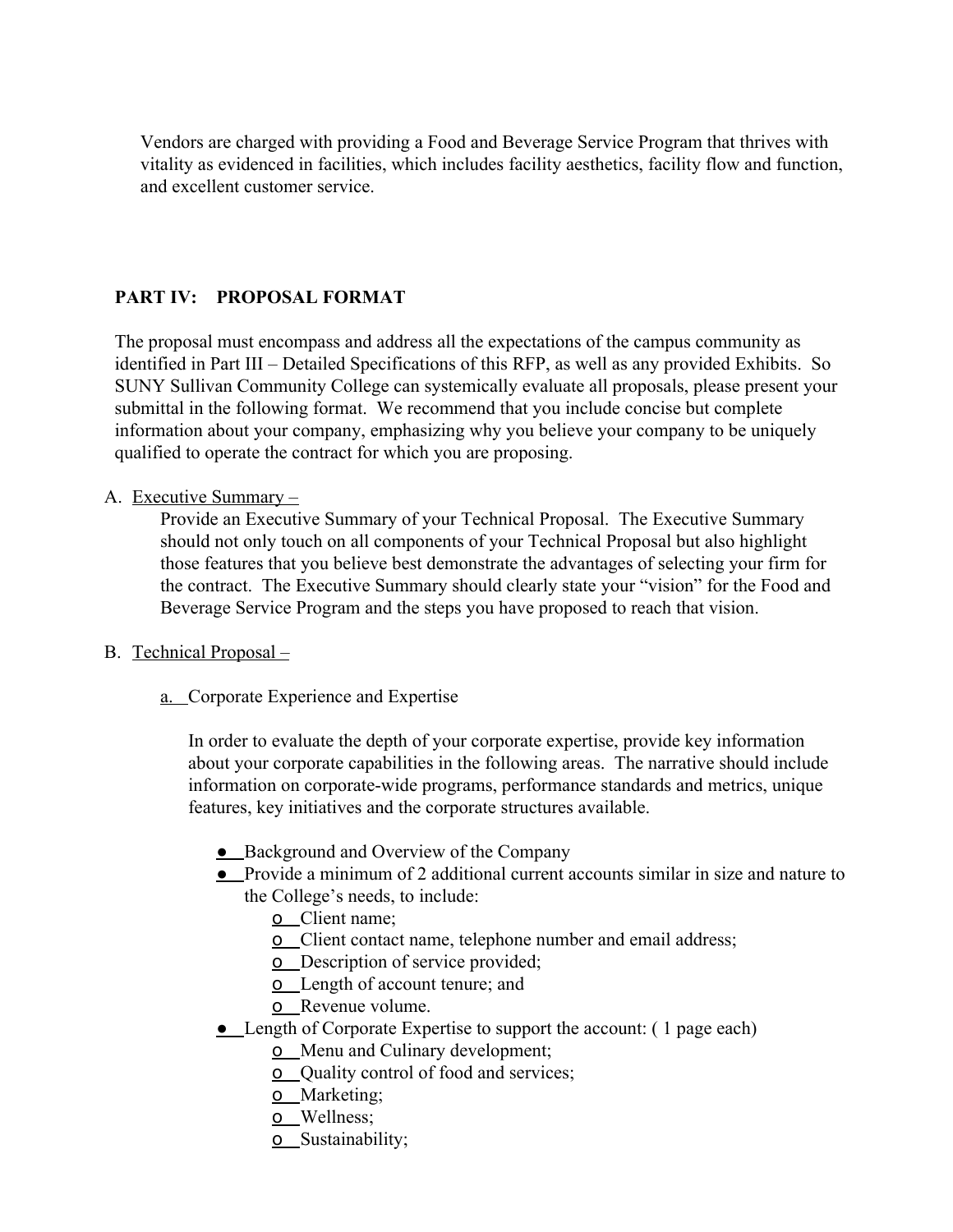- o Food safety and sanitation;
- o Equipment and facility maintenance;
- o Cost control; and
- o Performance Measurements

## b. Retail

Provide your proposed service concepts indicating the style of service (quick service, waiter service, etc), menu concept(s) and brand identity. The proposal should reflect the maximum creativity and range of choice that will accommodate a diverse clientele and their nutritional needs while balancing quick service, high quality and convenience. Attention should be paid to the desires of today's customer - quality products, rotational variety, authentic offerings and speed of service and variety are paramount, as well as the ability to take food "to go".

## c. Catering

Catering program shall meet the needs of the College, which includes varying levels of service and pricing.

- Provide sample menus.
- Describe your operating standards for event planning, food quality, presentation, delivery, set-up, staffing and clean-up for events. In particular, describe the techniques you use to insure that the quality of service for catered events will meet or exceed the expectations of customers.
- Provide detailed information on the composition, features, and capabilities of the catering software you propose that will insure online ordering and invoicing.
- Describe your vision on how you will solicit and secure catering events on campus. Provide samples of leave behind brochures/guides for potential customers.
- d. Year One Marketing Plan
	- Provide your proposed Year One Marketing Plan for the Food and Beverage Services Program structure to meet the requirements outlined in the RFP. Your plan must be a custom plan developed for SUNY Sullivan Community College unique marketing needs. Each element of the proposed plan must include a description of how the vendor will measure success in implementing the plan, along with the specific performance measures that will be utilized.
	- Describe who will be responsible for the development of the marketing plan and implementing marketing initiatives.
	- Identify the annual financial commitment you propose to spend on Marketing, expressed as a percentage of sales (this commitment must also be reflected in your pro forma financial projections).
- e. Wellness Program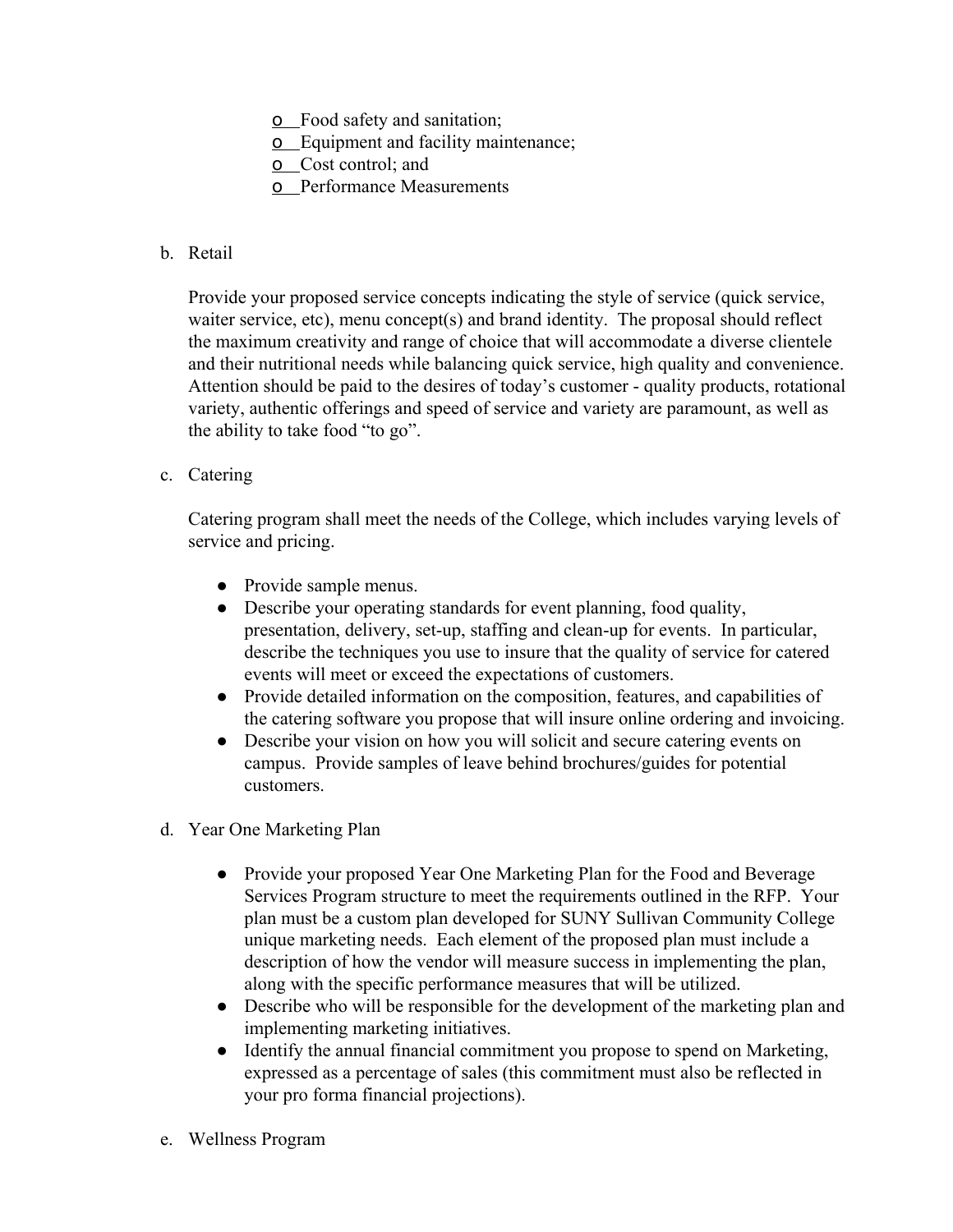Provide your proposed Wellness Program for the entire Food and Beverage Services Program based upon the Wellness and Nutrition Expectation outlined in Part III. Each element of the proposed plan must include a description of how the vendor will measure success in implementing the plan, along with the specific performance measures that will be utilized.

f. Sustainability Plan

Provide your proposed sustainability plan for the entire Food and Beverage Services Program based on the Sustainability Expectation outlined in Part III. Each element of the proposed plan must include a description of how the vendor will measure success in implementing the plan, along with the specific performance measures that will be utilized.

g. Capital Investment Plan (will also be incorporated into the Financial Proposal)

Provide your proposed capital investment plan for the Food and Beverage Services Program. The capital investment plan should cover the initial term of the contract only, and must include the following for each capital investment area/project:

- Narrative description of the proposed capital projects or narrative description of the proposed trade dress, signage, display equipment and smallwares investment unrelated to a major capital project;
- Implementation timeline from design through opening;
- Floor plans and rendering (desired) illustrating the implementation of the proposed capital project;
- Temporary dining requirements and proposed solution, where applicable;
- Itemized estimate of the total probable cost of the project; and
- Proposed vendor dollar investment.
- h. Continuous Improvement Plan

Describe the Continuous Improvement Plan you propose for the entire Food and Beverage Services program, which at a minimum should include the following:

- Identification of key performance metrics and strategy for measurement and reporting;
- Strategies for monitoring customer satisfaction;
- Strategies for monitoring client satisfaction;
- Process for identifying improvement needs and remedying deficiencies; and
- Strategy for ensuring innovation over the life of the contract.
- i. Proposed Pre-Occupancy Transition Plan:

Provide a detailed pre-occupancy transition plan that describes your process for transition and start up should your company be selected for the contract. Provide a list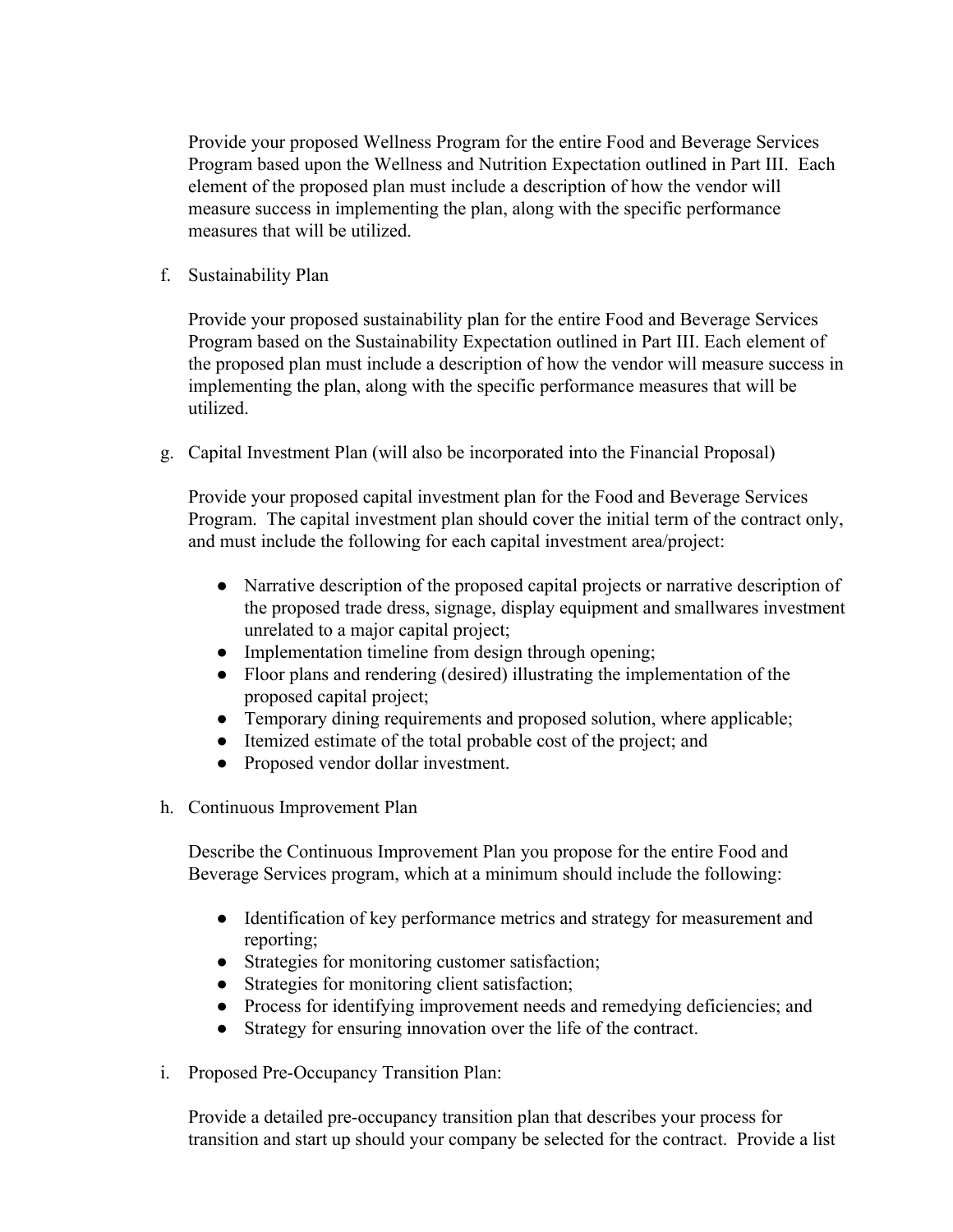of all tasks involved in the form of a critical path schedule and timeline. Identify members of the start-up team, their backgrounds, and roles/responsibilities with regard to the transition.

## j. Monthly Reporting

The Association desires a "monthly client report" forwarded to the Executive Director within 15-days of the close of each month. A summary of the information to be provided:

- Individual profit and loss statement for each dining location in the aggregate, catering event and conference;
- In full disclosure and transparency reporting of volume allowance credits or vendor pricing rebates;
- Monthly commission report with revenue reported separately by retail location, catering and conferences; and
- Operating statistics for each dining location in the aggregate, including catering.

Provide a sample monthly report that would be provided.

k. Cost Savings Program

If your proposal for any of the previous sections contains specific cost savings programs to be implemented, provide specific performance examples where these programs have been implemented at other accounts with measurable savings.

## C. Management and Staffing Proposal (part of the Technical Proposal)

Management and Staffing Proposal may be submitted in the same document/binder as the Technical Proposal. The Association has the right to conduct background checks on all employees. Please provide the following information:

- a. A narrative and accompanying organizational chart describing the proposed structure for the account. All management, supervisory, and support positions should be clearly identified.
- b. Provided detailed resumes for your proposed management and supervisory candidates.
- c. Provide a minimum of three examples for past performance initiatives stating the measurable outcome for each initiative for each of the management and supervisory proposed candidates.
- d. Be aware that some or all of these individuals may be asked to be present at an interview. The personnel identified must be the same personnel that will service the account. The switching of personnel is forbidden unless it can be demonstrated that is in the best interest of the Association and College.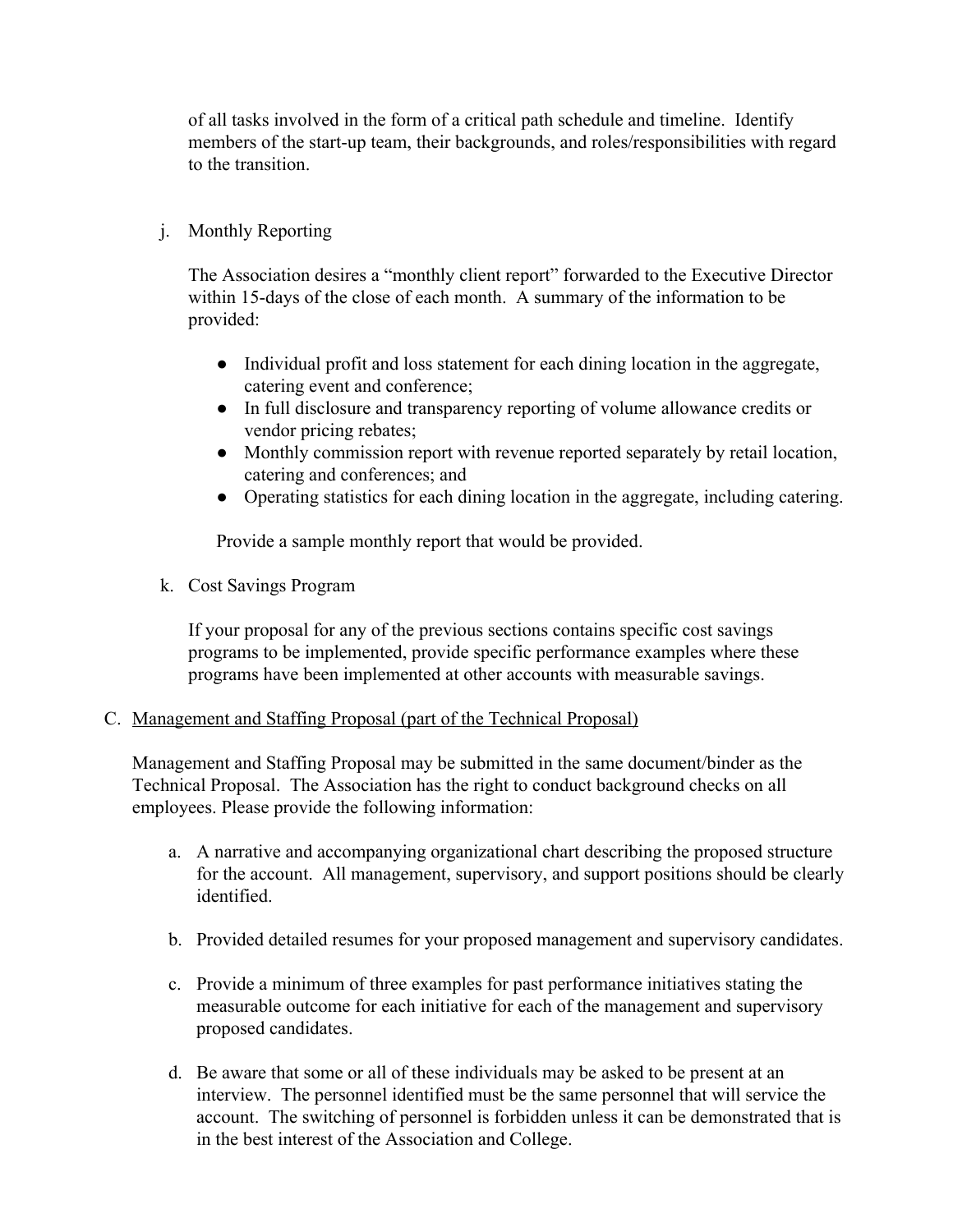- e. Provide the following:
	- ●Proposed strategy for ongoing management and staff recruitment, training and retention for the account.
	- Provide a brief description of the practices/methods in place for evaluating both management and the staff and discuss your proposed incentive reward programs available for both managers and staff.
	- Discuss your policy (policies) regarding the hiring of existing dining service personnel.
- f. Provide your proposed staffing guide for each location, including management, full-time and part-time employees.
- g. Provide a brief description of staff uniform and employee identification to be provided by your company by food service location.

## D. Financial Proposal

The Financial Proposal must be submitted as a document/binder that is separate from the Technical Proposal. Collectively, SUNY Sullivan Community College is providing the space, furnishing, most utilities, and most food service equipment for its Food and Beverage Services Program. SUNY Sullivan Community College expect the vendor to make a reasonable profit in providing the services outlined in this RFP, while maintaining offerings and programs that are high quality and provide good value.

a. Financial Structure and Narrative

Structure your financial proposal in a manner you feel is necessary.

b. Commissions

Commissions offered to SUNY Sullivan Community College for retail sales including retail food and beverage services, and catering services.

c. Capital Invest Plan (to be amortized over the base term contract)

Provide a summary of the proposed capital investment plan, as described in the Technical Proposal for the Food and Beverage Services Program. The summary should include the name of the venue receiving the investment along with the total capital investment dollars. The capital investment plan should cover the initial term of the contract.

d. Program Improvement Fund

Funding offered to SUNY Sullivan Community College for improvements to the Food and Beverage Services Program for fiscal years that have not been identified as capital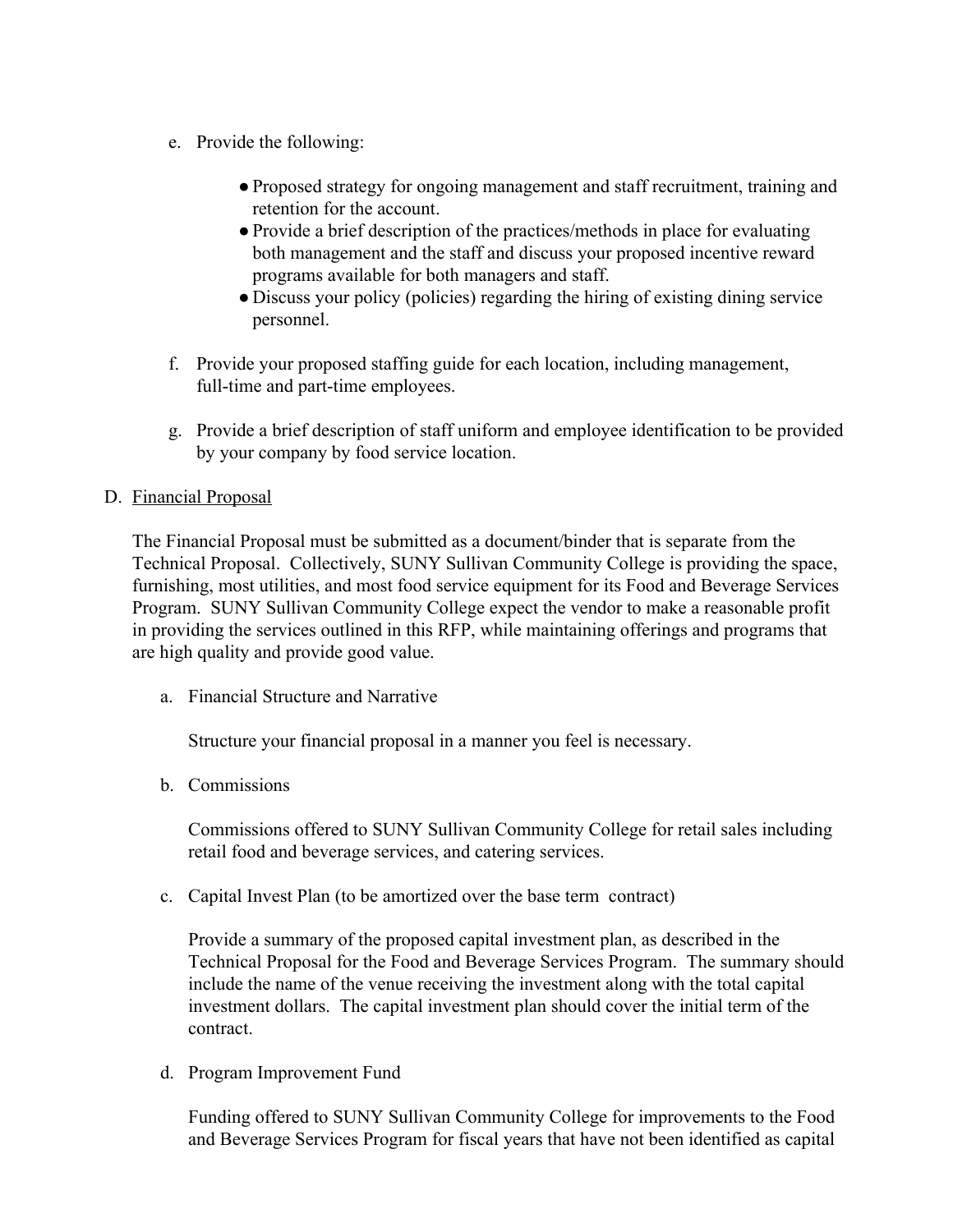investments (from c above). Program Improvement Fund dollars are to be payable to SUNY Sullivan Community College by July 15 of the designated fiscal year. Program Improvement Fund dollars are to be used at the sole discretion of the Association.

e. Pro Forma Projections

Provide Pro Forma projections of revenue and expense for each year of the initial contract term, with all pricing escalated annually for inflation. When developing your projections, you must follow these guidelines:

- Food and Beverage Service and Catering.
	- o Indirect Costs must be separately identified from Direct Costs and Management Fees, with each type of Direct Costs, Indirect Cost and Management Fee listed as a separate line item.
	- o Provide a detailed schedule of any one-time transition or startup costs identified for Year One.

## **Financial Viability:**

a. Financial Statements:

Submit current financial statements as certified by an independent CPA, or submit internal statements if certified statements are unavailable or have not been issued within the past twelve (12) months.

b. Indebtedness, Liens and Litigation:

- i. Submit a statement as to indebtedness, if any, to the Association.
- ii. Submit a listing of all outstanding liens, if any.
- iii. Submit a summary of litigation, if any, and its disposition.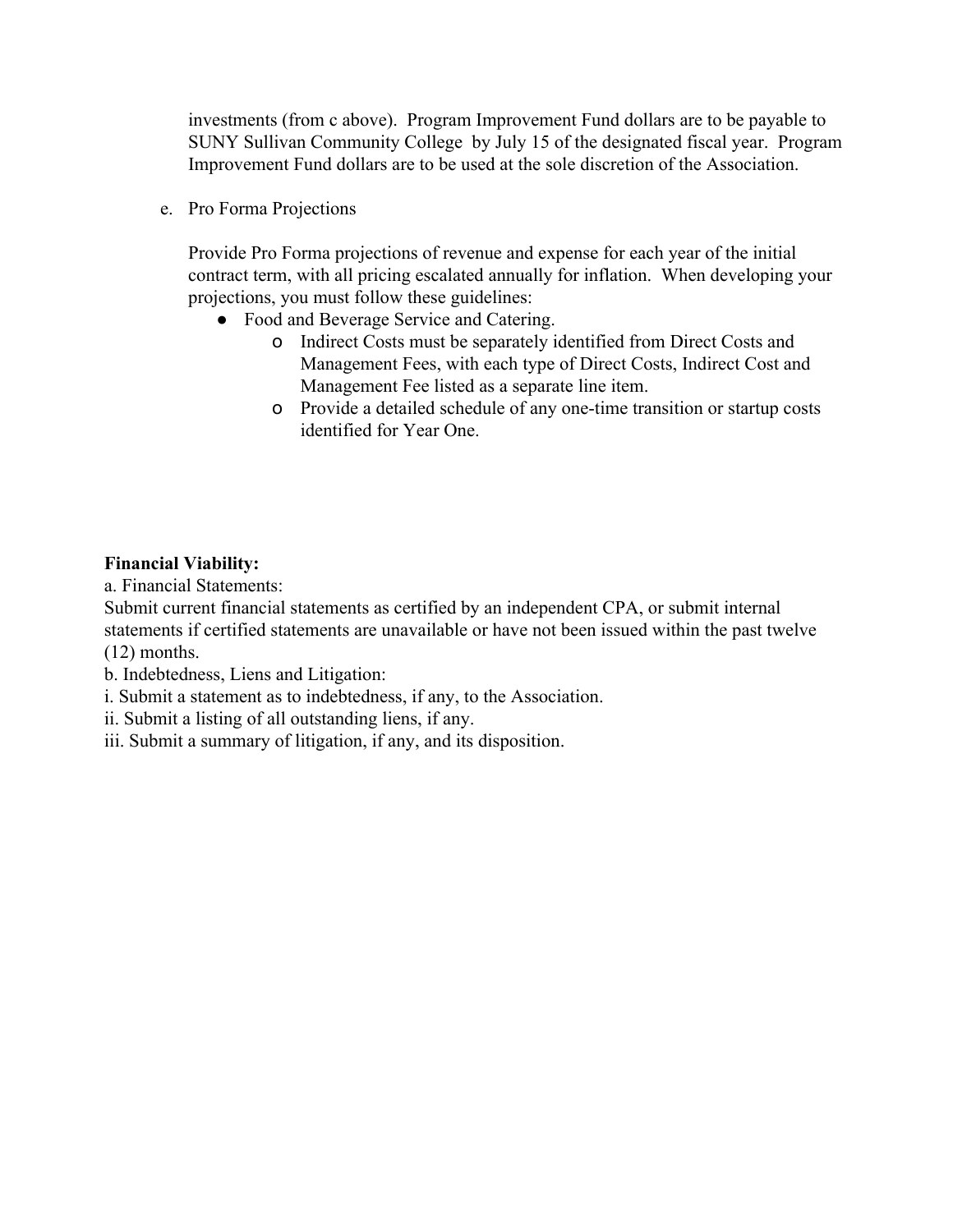#### **The Proposer affirms as true, under the penalties of perjury, as follows:**

A. The prices in this Proposal have been arrived at independently without collusion, consultation, communication or agreement, for the purpose of restricting competition as to any matter relating to such prices, with any other contractor or with any competitor;

B. The prices which have been quoted in this Proposal have not been disclosed knowingly by the Proposer, and will not be disclosed knowingly by the Proposer, directly or indirectly, to any other Proposer or to any competitor, prior to the opening;

C. No attempt has been made or will be made by the Proposer to induce any other person, partnership or corporation to submit a Proposal for the purpose of restricting competition;

D. Neither the undersigned, nor any partner, principal, officer, director, employee, stockholder, or any other person authorized by the undersigned or any of the foregoing persons, has offered or given any gratuity to any official, employee or agent of the SUNY Sullivan Community College New York State or of any political party, with the purpose or intent of securing an agreement or securing favorable treatment with respect to the awarding or amending of an agreement or the making of any determinations with respect to the performance of an agreement.

I/We offer the following terms, delivery and pricing, and certify that I am a bona fide agent, authorized to make offers on behalf of the firm:

| <b>COMPANY NAME</b>    | <b>AUTHORIZED SIGNATURE</b>    |
|------------------------|--------------------------------|
| <b>ADDRESS PRINTED</b> | SIGNATURE AND TITLE            |
| <b>ADDRESS</b>         | TELEPHONE (LOCAL & TOLL FREE)  |
| <b>EMAIL</b>           | <b>ADDRESS WEBSITE ADDRESS</b> |
| $FAX \# FEDERAL ID \#$ |                                |

DATE

 $\mathcal{L}_\text{max}$  and  $\mathcal{L}_\text{max}$  and  $\mathcal{L}_\text{max}$  and  $\mathcal{L}_\text{max}$ 

Further information about the presentation process will be issued to the successful Contractors at the conclusion of the RFP process.